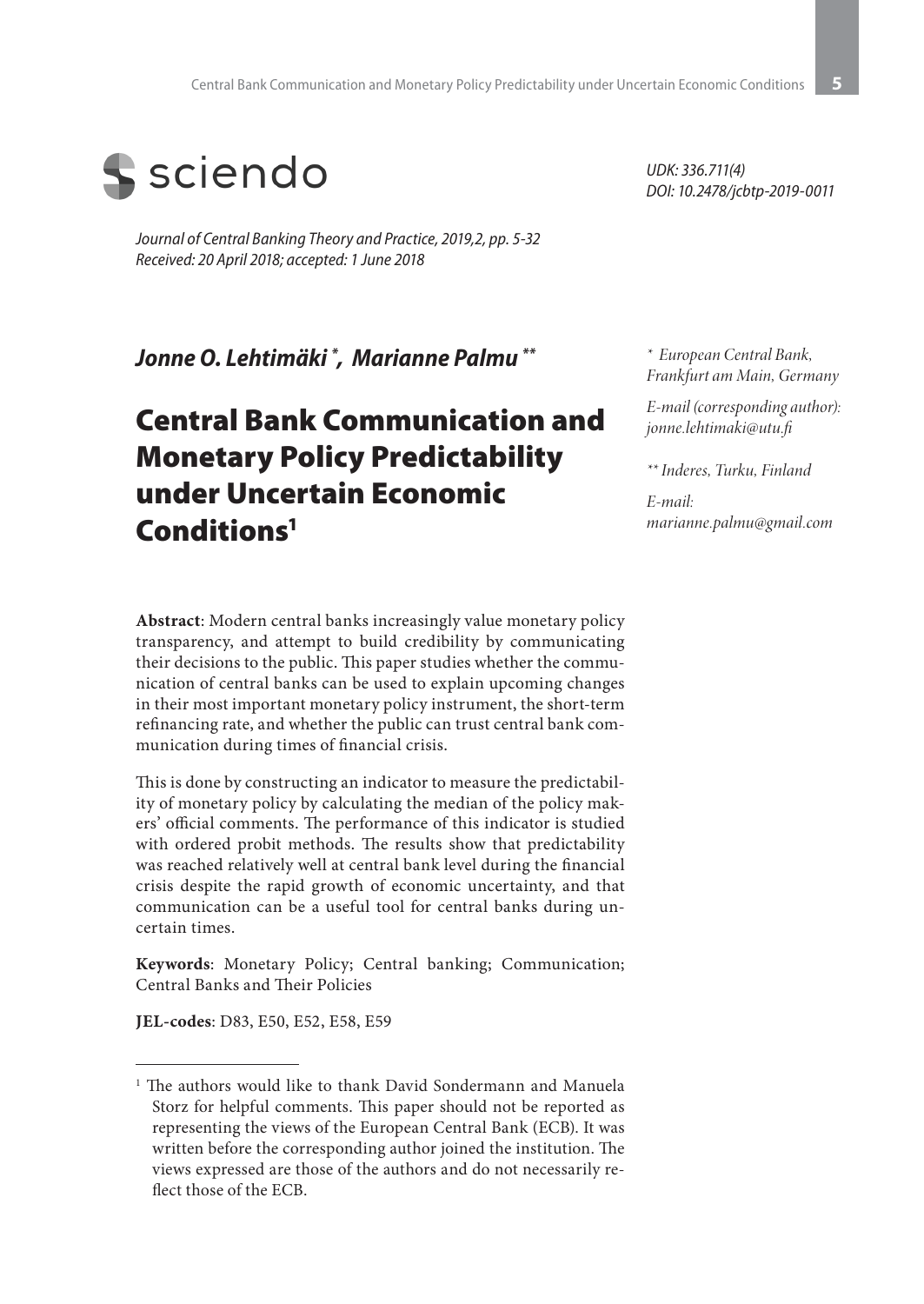## **Introduction**

During the last decades central banking has experienced some significant changes and, as Geraats (2002) notes, many central banks now favour to communicate their decisions to the public and therefore attempt to control market expectations. The increasing weight of transparency, with the help of new technologies, has expanded the amount of information central banks produce and communicate. At the same time, transparency has gotten a bigger role as a feature of monetary policy: Central banks all around the world have increased the transparency of their actions by publishing explicit indication targets and inflation forecasts. For example, the European Central Bank (ECB) organises press conferences after their monthly meetings and the Federal Reserve began publishing its shortterm interest-rate target forecasts in January 2012. These actions demonstrate transparency-oriented conventions of monetary policy. Communication and discussion as ways of improving transparency have become a common part of the decision-making process in all major central banks.

Transparency can be defined in various ways<sup>2</sup>, but in its simplest form it aims at improving openness, clarity and understanding of central bank policies (Winkler, 2000). Transparency is closely linked to discussion about central bank credibility, which according to Blinder (2000), simply means matching deeds to words. The role of communication as a requirement for credible monetary policy is also emphasized among central bankers. For example, Trichet (2007) has argued that: "Central banks are prudent in their communication to always preserve their credibility in all circumstances". In this context, a central bank is only credible if people believe what it says. To communicate understandable and trustworthy information (transparency) a central bank must also commit to its words (credibility).

Various earlier studies have indicated that central bank communication is efficient, which means it can be used to change financial market expectations and affect stock prices as well as bond prices, at least in the short run. Literature on the efficiency of communication is constantly increasing, but there is still a research gap in the empirical communication studies during periods of high uncertainty and Geraats (2002) notes that communication is especially important under uncertainty due to incomplete information.

This article examines how well the ECB and the Fed succeeded in improving transparency and credibility in crisis conditions by predictability. Predictability

<sup>&</sup>lt;sup>2</sup> See, for example, Faust and Svensson (2001) or Eijffinger and Geraats (2006).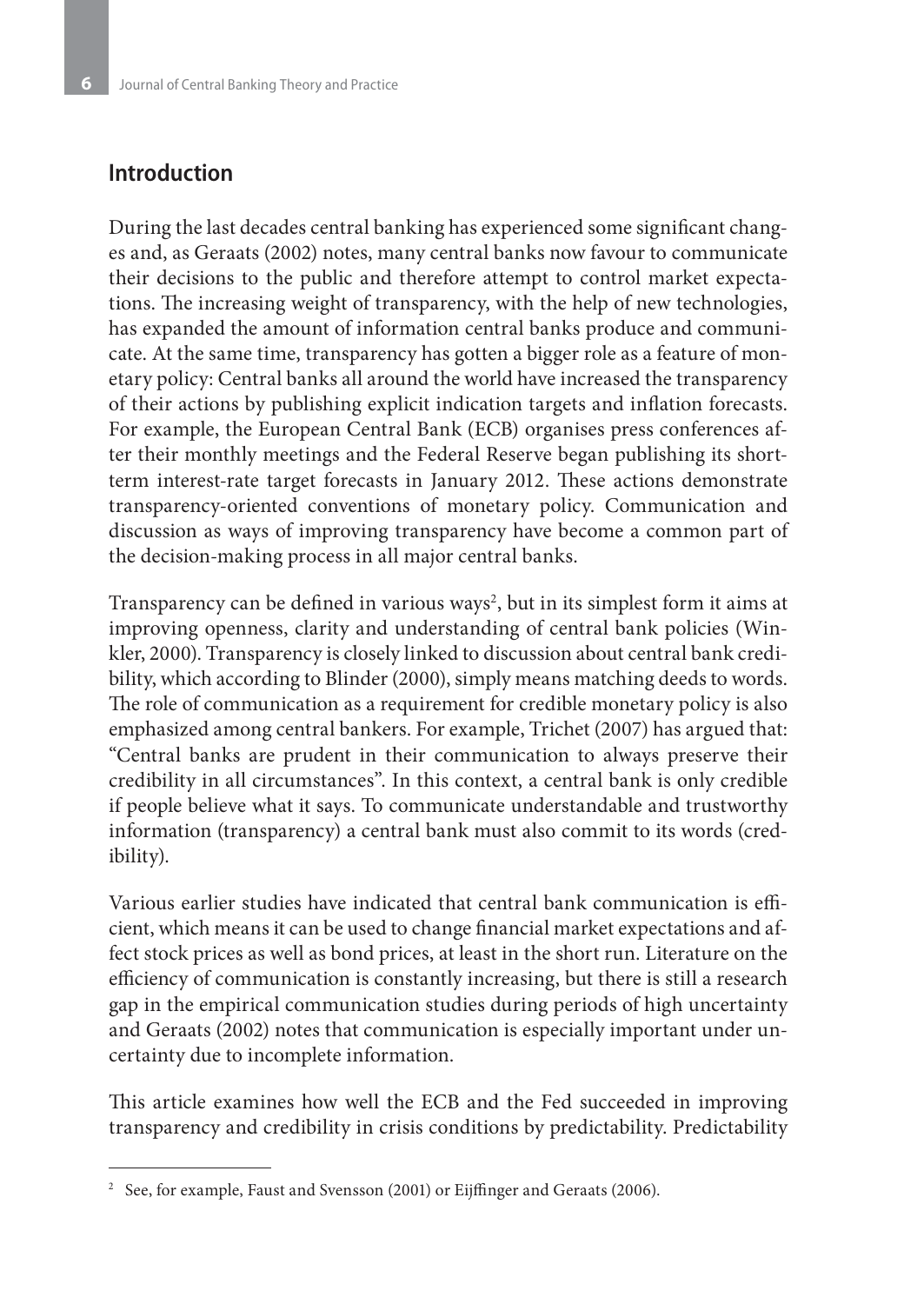in this context means how well communication forecasts the forthcoming target rate decisions. The article concentrates on the communication of policy-makers between 2007 and 2010 and examines the content of central bank communication. The goal is to study communication as a quantitative variable and to account for its qualitative aspects to test how consistent the policy communication relates to actual decisions concerning the main instrument of monetary policy, the main refinancing rate.

Evaluation of predictability with regards to target rate setting is made by comparing the performance of communication variables and Taylor-type macroeconomic variables. The methods and approaches of this paper closely resemble the approach of Jansen and De Haan (2009) and Hayo and Neuenkirch (2010) to study the main hypothesis: Communication contains information about the future changes in the target rate. This study focuses on the consistency of central bank communication with upcoming target rate decisions in the years 2007 to 2010. The sample period is chosen due to the high uncertainty of economic development in the United States and the euro area during this time. From 2007 onwards the financial crisis had significant weight on the development of the world economy and monetary policy decisions in the U.S. as well as the euro area. This article examines monetary policy communication strategy under high economic instability with a focus on the predictability of the monetary policy stance $^3.$ 

## **1. Review of Literature**

Blinder, Ehrmann, Fratzscher, De Haan and Jansen (2008) divide the goals of communication policy studies into two separate issues: How communication can be used to manage expectations by creating news or by reducing noise in markets. Creating news relates to the effectiveness of communication, i.e. how central bank announcements affect expectations and financial markets by revealing new information about monetary policy developments or the economic outlook.

Although the influence of communication causes some disagreement among researchers, the main contribution of earlier communication studies is that central bank communication is effective, i.e. it enables market movements. Evidence suggests that communication is effective and financial markets react to information that central banks provide to private sector agents (Andersson, Dillén & Sellin,

<sup>&</sup>lt;sup>3</sup> Coenen et al. (2017) approach the subject of monetary policy communication under unconventional times as a broader subject.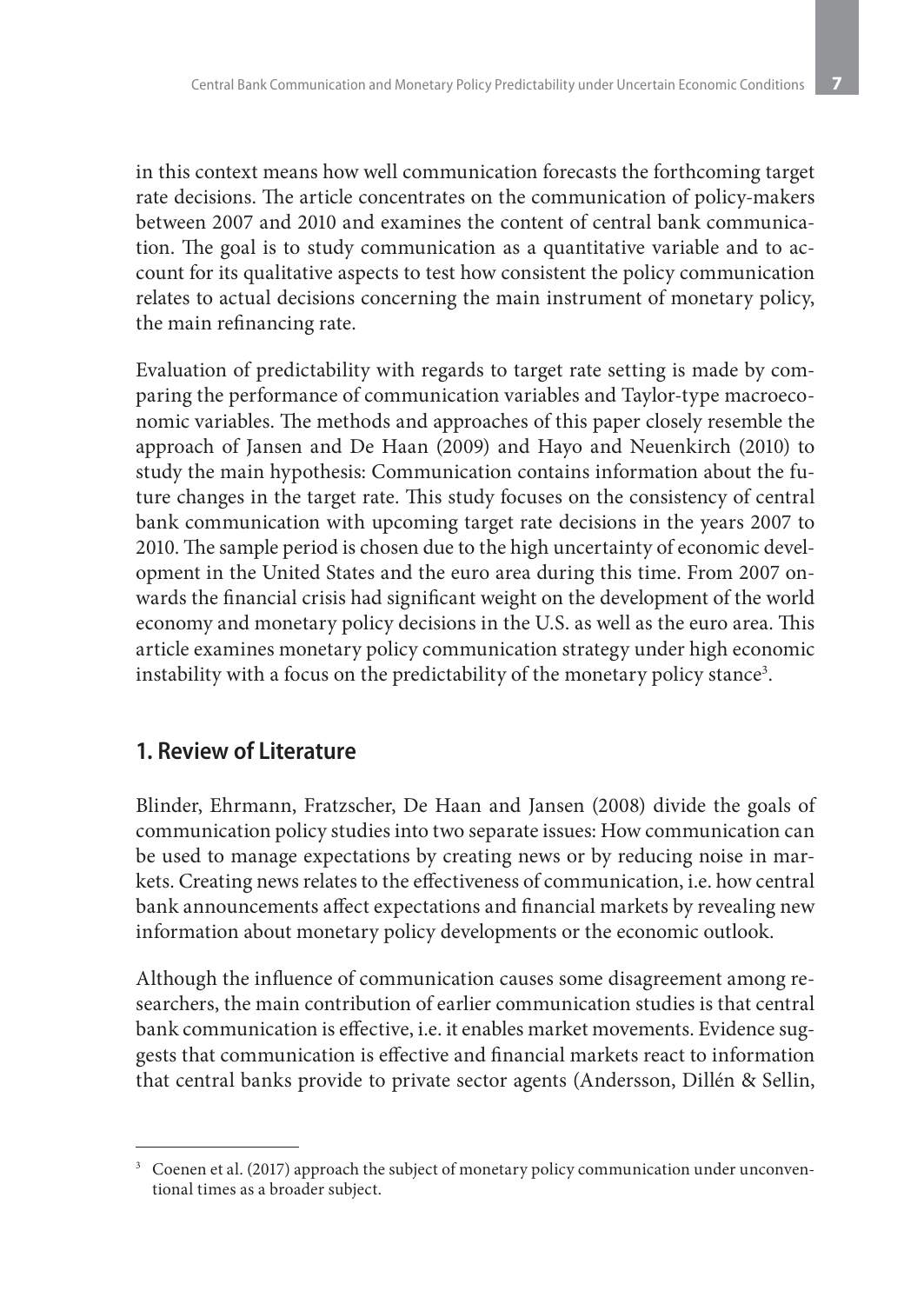2006 and Ehrmann and Fratzscher, 2007b)<sup>4</sup>. Although the effects of communication are acknowledged in the literature, they may vary widely according to who is speaking and which market is in focus.

In the classification of Blinder et al. (2008) reducing market noise means that higher predictability of monetary policy decisions has advantages in the form of decreased uncertainty in the market. Poole (2001) argues that market participants make a higher amount of correct decisions when they can predict decisions of the central bank. This means that, optimally, the market participants have all the information they need to assess the developments of the economy and this decreases the uncertainty in the market. Although both issues, creating news and reducing noise, have been widely studied, few empirical studies have been dedicated to the content of central bank communication and its ability to reduce noise, i.e. the consistency between communication and actual monetary policy decisions.

There is a clear distinction between the predictability literature and efficiency literature: In the latter, communication gets more weight than actual monetary policy decisions through the process. In practice, this means that market participants follow the central bank's assessment of the economy closely and make their own evaluation based on those assessments. Kohn and Sack (2003) focused on the Federal Reserve communication between 1989 and 2003 and discuss the statements by the Federal Open Market Committee (FOMC), Alan Greenspan's testimony, and his speeches and compare these news effects to different market indicators. They argue that long-term Treasury forward rates<sup>5</sup> are driven more by what the FOMC says than what it decides, but the effects are dependent on the topic of statements. However, markets are also interested in forthcoming changes in monetary policy. Therefore, communication must be assessed based on how well it predicts the future stance of monetary policy. When market participants can anticipate the changes in monetary policy, uncertainty in the market is reduced. In this theory, the first step is to assess how extensively communication contains information about changes in monetary policy and, after that, study how well market participants can anticipate policy changes based on the communication.

Although central bank communication has been in the scope of recent research, the understanding of the effectiveness of communication, especially under crisis conditions, is still limited. The main conclusion of previous studies is that central bank communication is effective in enhancing market movements. The central

<sup>4</sup> see also Rosa and Verga (2007), Bernanke and Kuttner (2005) and Bomfim (2003) about efficiency.

<sup>&</sup>lt;sup>5</sup> Maturity of one year or more.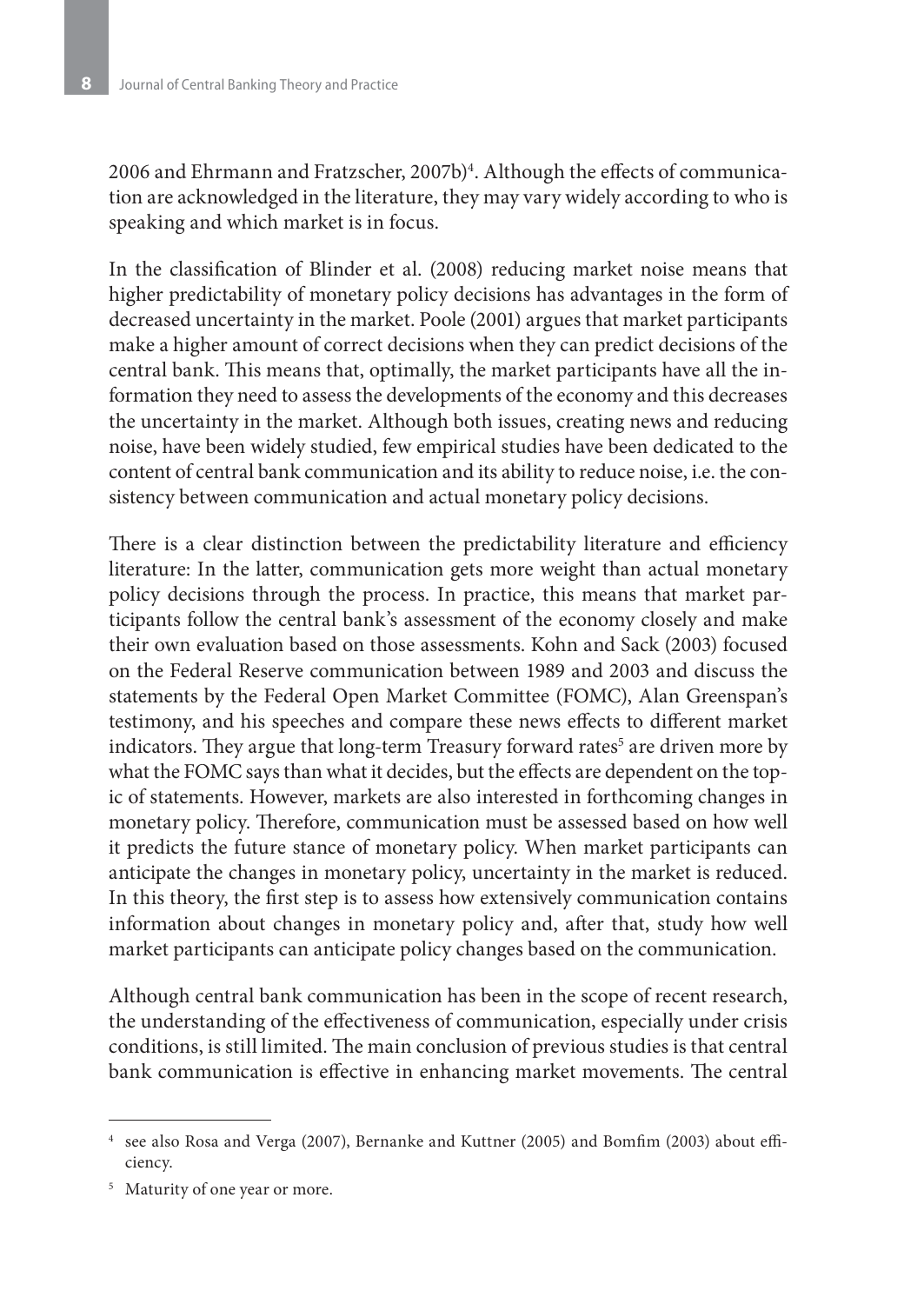bank has a monopoly over monetary policy decisions, the main driver for future interest rate paths, so it is inevitable that people inside the central bank know more about the future policy and its goals than the public. Communication is a method of diminishing the information gap between a central bank and the public created by asymmetric information. In addition, a central bank may have superior information on the economic outlook compared to other information providers such as commercial banks and research institutions. This is because traditionally central banks allocate more resources to forecasting than the private sector does (Blinder et al., 2008 or Romer and Romer, 2000). Various studies find that financial markets react to the information on the economic outlook and inflation that a central bank provides. For instance, Andersson et al. (2006) argue that inflation forecasts have a significant effect on the term structure of interest rates in the case of the Swedish Riksbank.

Communication effectiveness depends on the content and the source of information as well as the timing of communication. Ehrmann and Fratzscher (2007b) compared the communication effectiveness of the ECB and Federal Reserve between 1999 and 2004 and find that in the case of the ECB, financial markets react to statements by all policy makers in a similar way, but in the case of the Federal Reserve the governors' statements are observed more closely than other policy makers. In another paper, Ehrmann and Fratzscher (2007a) conclude that not only does the status of a policy maker matter, but also statements which are in line with the current monetary policy stance, or which are so-called neutral stances, weigh more in financial markets. The timing of communication can also be crucial. Ehrmann and Fratzscher (2009) find that communication, which is expressed during the silent period, "purdah", before the monetary policy committee meetings, has more powerful effects on the market compared to communication outside the silent period. The frequency of central bank forecasts and reports also plays a role and Ehrmann and Sondermann (2012) show that market volatility increases as more time passes after an announcement.

Jansen and De Haan (2009) examine the consistency of ECB communication during the first years after the establishment of the European Monetary Union (EMU), concentrating on the years 1999 to 2002. They use an ordered probit model based on the Taylor rule as a methodological framework and add communication as one explanatory variable in their regression. They conclude that decisions are most closely linked to changes in forward-looking macroeconomic indicators: Inflation expectations and economic sentiment. Communication, however, provides additional help in modelling target rate decisions in the ECB, but it does not perform better than Taylor-type variables in the prediction of the target rate. Jansen and De Haan use international news as the measure of communication.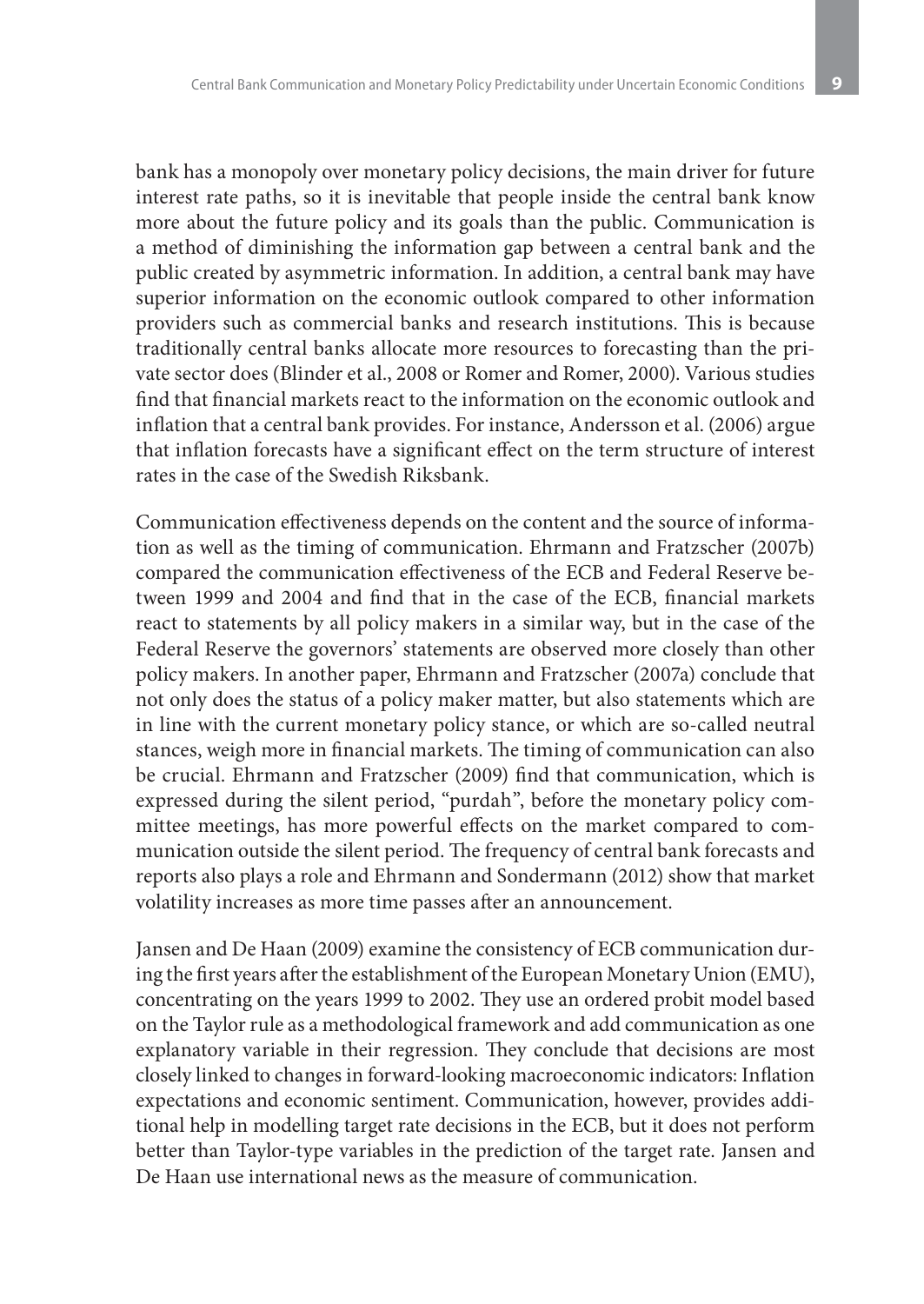Hayo and Neuenkirch (2010) study communication conventions in the Federal Reserve between 1998 and 2006 and also use the forward-looking Taylor rule as their econometric framework. In their study communication in the Federal Reserve had a more substantial role in predicting target rate decisions compared to Jansen and De Haan (2009) and their study on the ECB. The results of Hayo and Neuenkirch suggest that the more informal part of the Federal Reserve communication, the speeches of policy-makers, contain valuable information about future monetary policy changes.

Although many researchers have noticed the central bank's powerful role as a market mover, the profound role of the content of communication has been ignored in most studies. The interest in the subject has arisen quite lately and, for instance, Bulíř, Čihák and Jansen (2012) and Bulíř, Čihák and Šmídková (2013) have assessed the clarity of content of the central bank communication in the ECB. By using methods of qualitative research it is possible to create new aspects in theories of central bank communication. This paper combines theories of communication studies (content analysis) and central banking theories to develop the understanding of communication policy and its evaluation.

## **2. The ECB and the Federal Reserve – The institutional setting, instruments, deeds and communication**

## **2.1 Financial crisis, debt crisis and the instruments of central banks**

The institutional setting and the main targets of the ECB and the Federal Reserve provide the framework for this study<sup>6</sup>. One of the main objectives of monetary policy for both is to maintain price stability, which for both means keeping the annual inflation rate below 2%7 . This inflation target forms the basis of the decision-making process for both central banks, which includes the decisions concerning price stability, but also financial stability. The separation principle distinguishes these two and a separation must be made between the stance of monetary policy and the implementation of that policy. For example, the former president of the ECB, Jean-Claude Trichet (2008) summarises the separation principle in his speech with "The ECB makes clear separation between the determination of

<sup>6</sup> This paper concentrates on the ECB and Federal Reserve during the crisis period of 2007 to 2010, but a more comprehensive listing of central banks, their current status and monetary policy systems can be found, for example, in Mossner at al. (2017).

<sup>7</sup> The Federal Reserve set its first explicit inflation target in January 2012.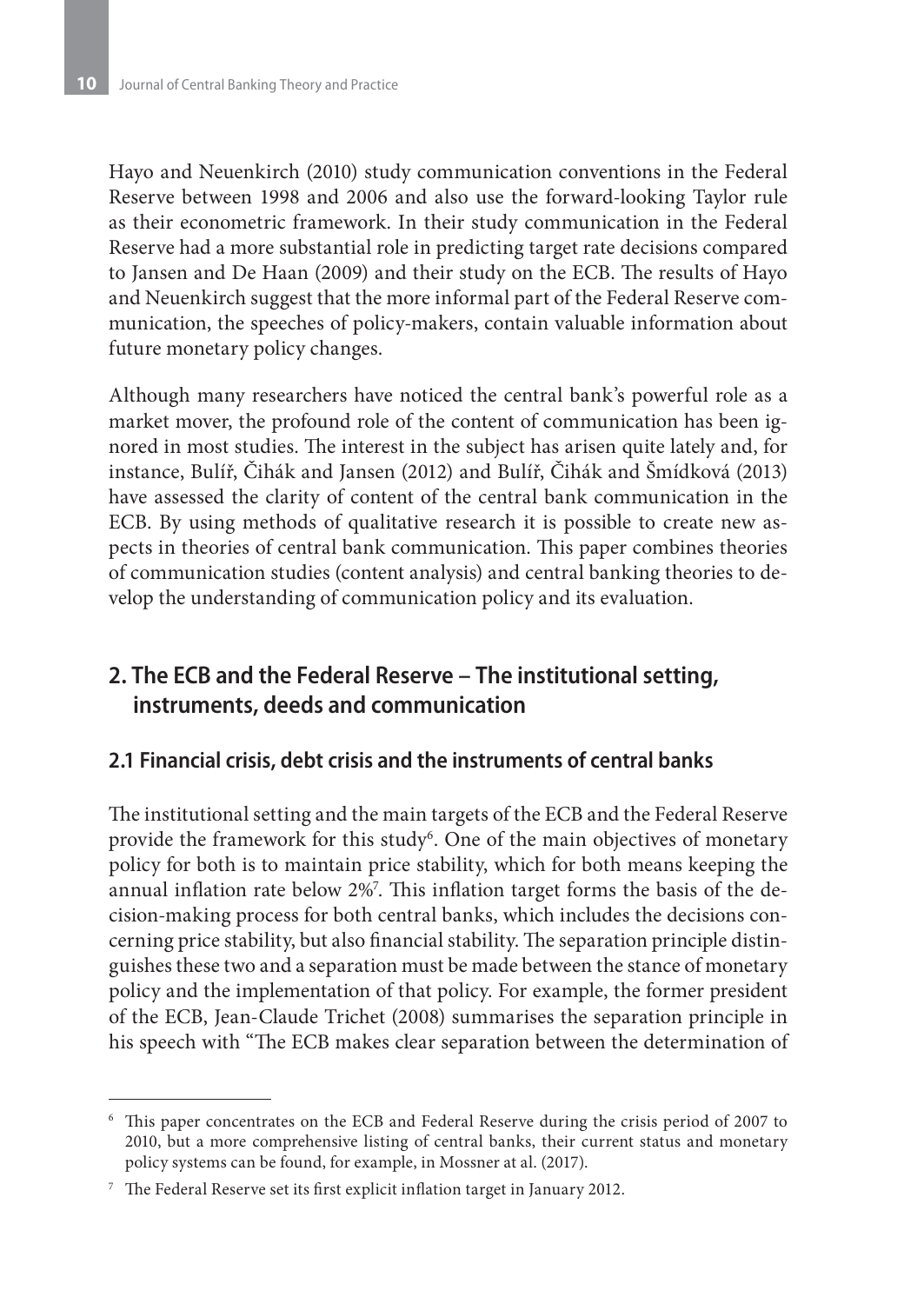monetary policy stance and, on the other hand, its implementation of liquidity operations". The monetary policy stance is expressed by the Governing Council's decisions in the ECB and in the Federal Reserve by the FOMC's decisions. They set the appropriate level of key interest rates that will best serve the main objective of the central banks, price stability. The consequences of the chosen monetary policy are conveyed to the economy through the transmission mechanism, where the change in the official interest rates is the initial shock which affects market expectations and money market interest rates. The shock then continues through several channels and affects asset prices, exchange rates, and eventually, price development.

Generally, the functions of the financial market play a crucial role in the operation of the interest rate channel. Once the central bank has set its key interest rates, it implements monetary policy by providing financial stability and controlling the liquidity in the banking sector to ensure that the transmission mechanism operates well. The time period around the financial crisis was challenging for the economies around the world. After the housing bubble burst in the U.S. and the collapse of Lehman Brothers in September 2008, a financial crisis developed and spread rapidly to real economy and the financial sector by freezing the international banking system. The financial crisis was realised in the European banking system in November 2008 as the banking and insurance giant Fortis was partly nationalised. Already before that, in August 2007, the tensions in the interbank market began to rise: risk premiums increased in interbank loans and market activity declined. The Federal Reserve reacted by lowering its Federal funds rate between September 2007 and December 2008 from 5.25 % to a range of 0.0–0.25%. The European Central Bank reacted in a similar way at a later time by lowering their target rate to ensure the liquidity conditions and cut its policy rate by 3.25 percentage points to 1.0 percent between October 2008 and May 2009.

After having decreased the Federal funds rate to effectively 0.0% and economic growth still struggling in the U.S., the Federal Reserve began a program of quantitative easing<sup>8</sup>. In Europe the second wave of the crisis, the sovereign debt crisis, began in May 2010, when government bond spreads in the euro area reached record highs. In May 2010, Greece became the first euro area country to receive a bailout. During the same month, the ECB announced its program to buy government bonds of euro area members from secondary markets, the Securities Markets Programme (SMP). To summarize the actions in 2007-2010, the ECB had a

 $8$  To this date, the Federal Reserve has completed three programs of quantitative easing, compromising of different amounts of bonds, mortgage-backed securities, treasury assets and agency debt.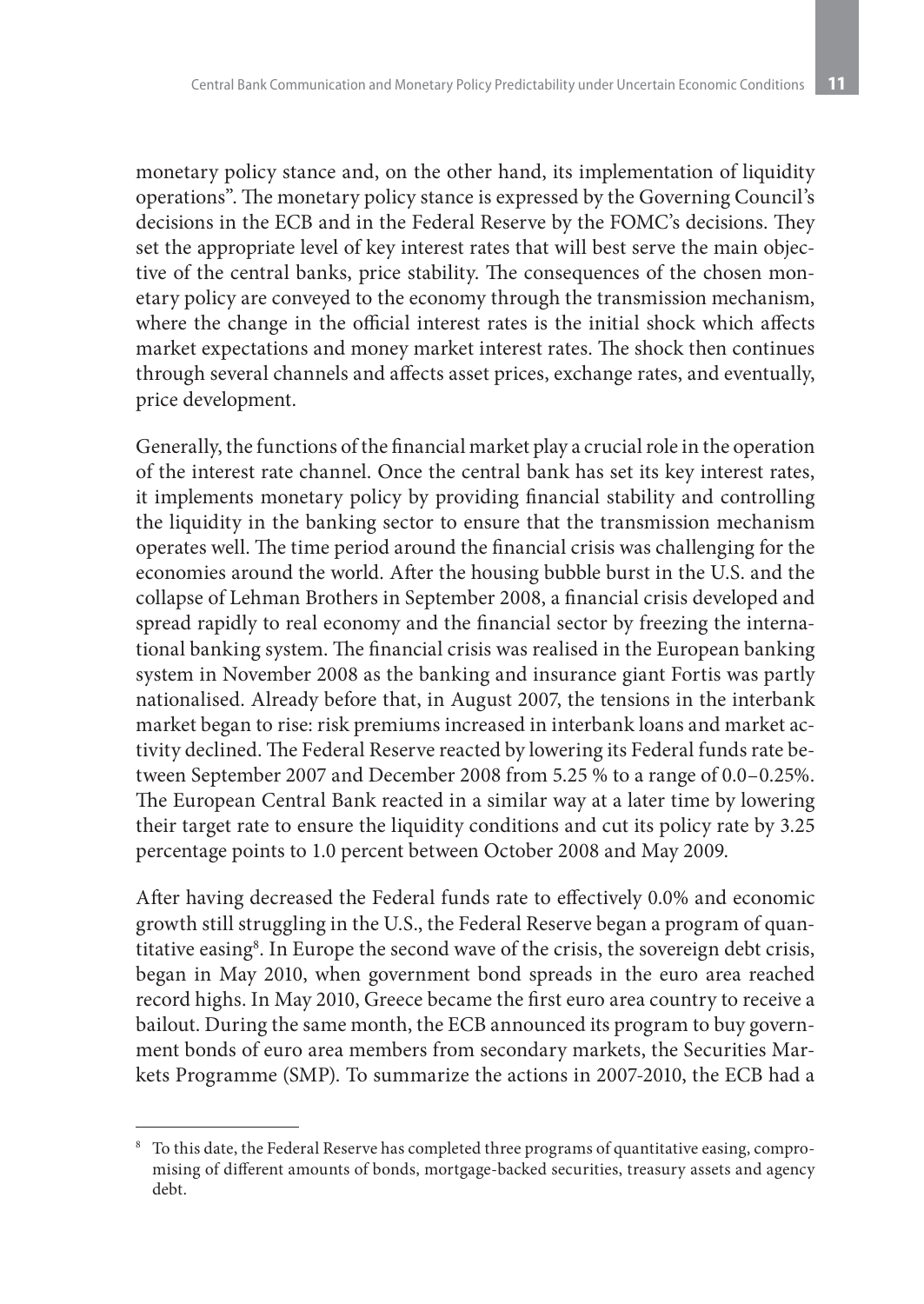threefold strategy in response to the crisis: a series of interest rate reductions to support the economy within its mandate, enhance credit support measures to ensure the liquidity and functioning of the transmission mechanism, and securities purchases to ensure liquidity in dysfunctional market segments (ECB, 2010). In addition to the SMP, other non-standard policy measures were announcements of long term refinancing operations (LTRO) with a maturity of up to six months (May 2008) and later up to one year (May 2009), lengthening the average maturity of open market operations, extending the list of assets accepted as eligible collateral for refinancing operations, and provision of USD liquidity in co-operation with the Federal Reserve in the United States.

The non-standard measures can be understood as temporary measures, which support the functioning of the monetary policy transmission mechanism. At the time of financial turmoil, money market activity decreased rapidly and the fear of the link between the policy rates and the money market rates weakening made central banks act. They wanted to keep the transmission mechanism fully operational in this exceptional environment and therefore introduced non-standard policy measures.

The separation principle is a basis for the outline of the topic in this article, which focuses on the communication of the monetary policy stance. The topics concerning the implementation of monetary policy are excluded, which means that news which include information on the non-standard monetary policy measures or liquidity operations are excluded from the data and only news concerning the topic related to the main refinancing rate (monetary policy stance) are included.

Compared to price stability communication, financial stability communication lacks clear objectives, and has several facets and instruments (Born, Ehrmann & Fratzscher, 2014). This makes the communication on financial stability more complex, which might be a reason for the low amount of studies.

## **2.2 Monetary policy actions during the crisis**

Before the analysis, it is essential to distinguish the words and deeds of monetary policy decision makers. As communication is often seen as a tool for preparing markets for forthcoming changes in monetary policy, it is crucial to briefly introduce the decisions made during the studied time period.

Several studies have concluded that especially unanticipated central bank actions have significant consequences on the market. Bernanke and Kuttner (2005) found that market reactions were larger to surprise cuts in target rate compared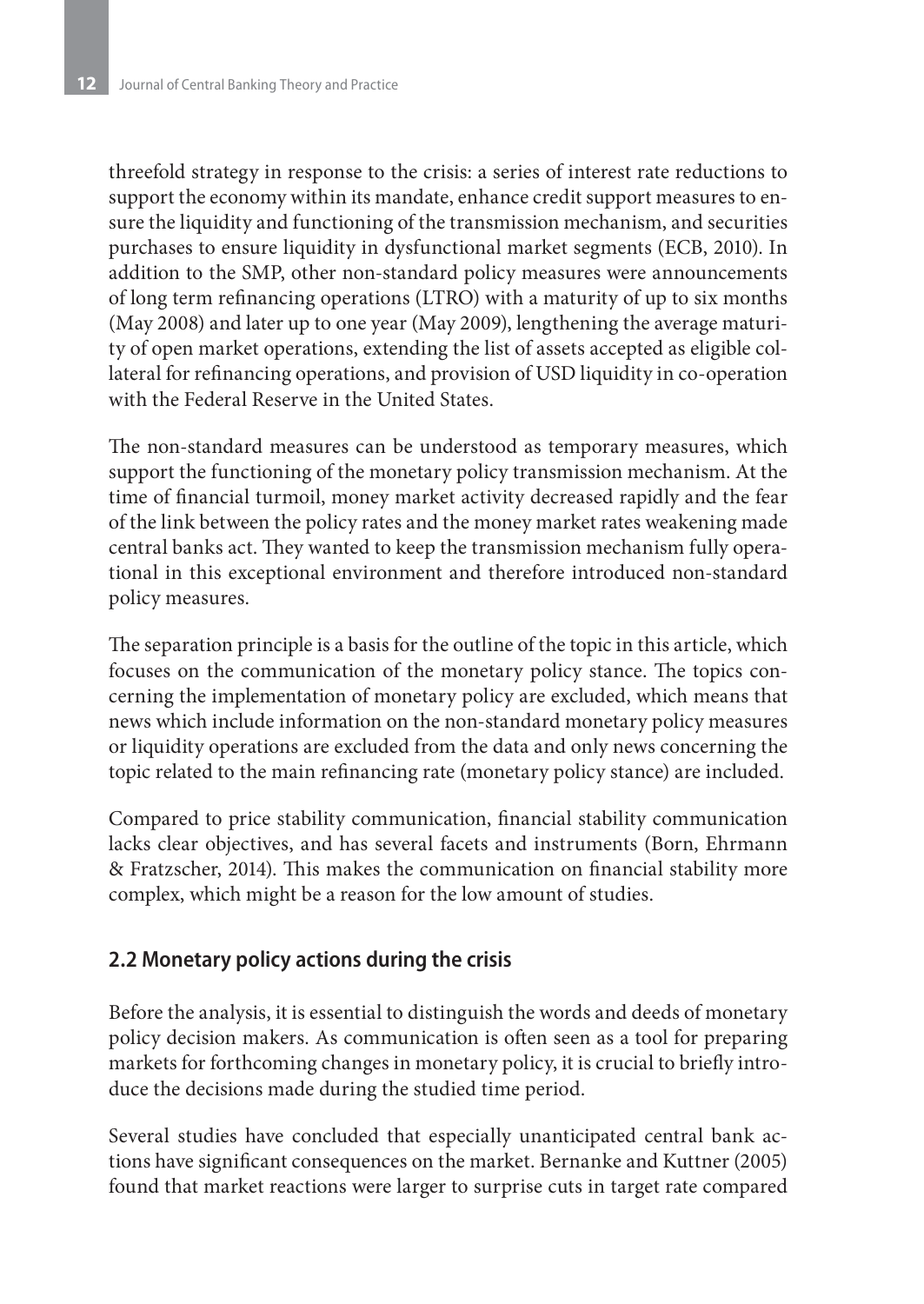to hikes. In their research an unexpected 25 basis point reduction in federal funds rate leads to a 1.3 % increase in S&P500 composite index. Bomfim (2003) focused on the intra-day surprise effects for the Fed and found that positive surprises with relation to monetary policy tend to have a larger effect than negative surprises.

Under transparent monetary policy, central bank actions should be predictable. Predictability can be considered to be the ability of market participants to anticipate the upcoming monetary policy decisions. It means that the unexpected component of monetary policy decisions should be low on the meeting days of monetary policy committees. The presumption is that market participants make more efficient decisions when markets can correctly predict central bank actions (Poole, 2001).

#### **Table 1. The monetary policy meetings associated with interest rate cuts in the sample and consensus forecasts at the time.**

| Date       | Median forecast | Forecast range     | Actual            |  |
|------------|-----------------|--------------------|-------------------|--|
| 18.9.2007  | 4.50%           | $(3.75\%, 5.25\%)$ | 4.75%             |  |
| 31.10.2007 | 4.50%           | $(3.75\%, 4.75\%)$ | 4.50%             |  |
| 11.12.2007 | 4.25%           | $(3.30\%, 4.50\%)$ | 4.25%             |  |
| 22.1.2008  | 3.50%           | $(2.25\%, 4.50\%)$ | 3.50%             |  |
| 30.1.2008  | 3.50%           | $(2.25\%, 4.50\%)$ | 3.00%             |  |
| 18.3.2008  | 2.00%           | $(1.00\%, 3.50\%)$ | 2.25%             |  |
| 30.4.2008  | 175%            | $(1.00\%, 2.25\%)$ | 2.00%             |  |
| 8.10.2008  | 1.50%           | $(0.50\%, 2.00\%)$ | 1.50%             |  |
| 29.10.2008 | 1.50%           | $(0.50\%, 2.00\%)$ | 1.00%             |  |
| 16.12.2008 | 0.50%           | $(0.00\%, 1.00\%)$ | $0.00\% - 0.25\%$ |  |

#### Federal Reserve

#### European Central Bank

| Date      | Median forecast | Forecast range       | Actual |
|-----------|-----------------|----------------------|--------|
| 3.7.2008  | 4.25%           | $(4.00\%, 4.25\%)$   | 4.25%  |
| 7.8.2008  | 4.25%           | $(4.25\%, 4.25\%)$   | 4.25%  |
| 4.9.2008  | 4.25%           | $(4.25\%, 4.25\%)$   | 4.25%  |
| 2.10.2008 | 4 2 5 %         | $(4.25\%, 4.25\%)$   | 4.25%  |
| 8.10.2008 |                 |                      | 3.75%  |
| 6.11.2008 | 3.25%           | $(3.00\%, 3.50\%)$   | 3.25%  |
| 4.12.2008 | 2.75%           | $(2.25\%, 3.00\%)$   | 2.50%  |
| 15.1.2009 | 2.00%           | $(2.00\%, 2.50\%)$   | 2.00%  |
| 5.3.2009  | 1.50%           | $(1.25\%, 1.75\%)$   | 1.50%  |
| 2.4.2009  | 1.00%           | $(1.00\%, 1.50\%)$   | 1.25%  |
| 7.5.2009  | 1.00%           | $(1.00\%$ , $1.00\%$ | 1.00%  |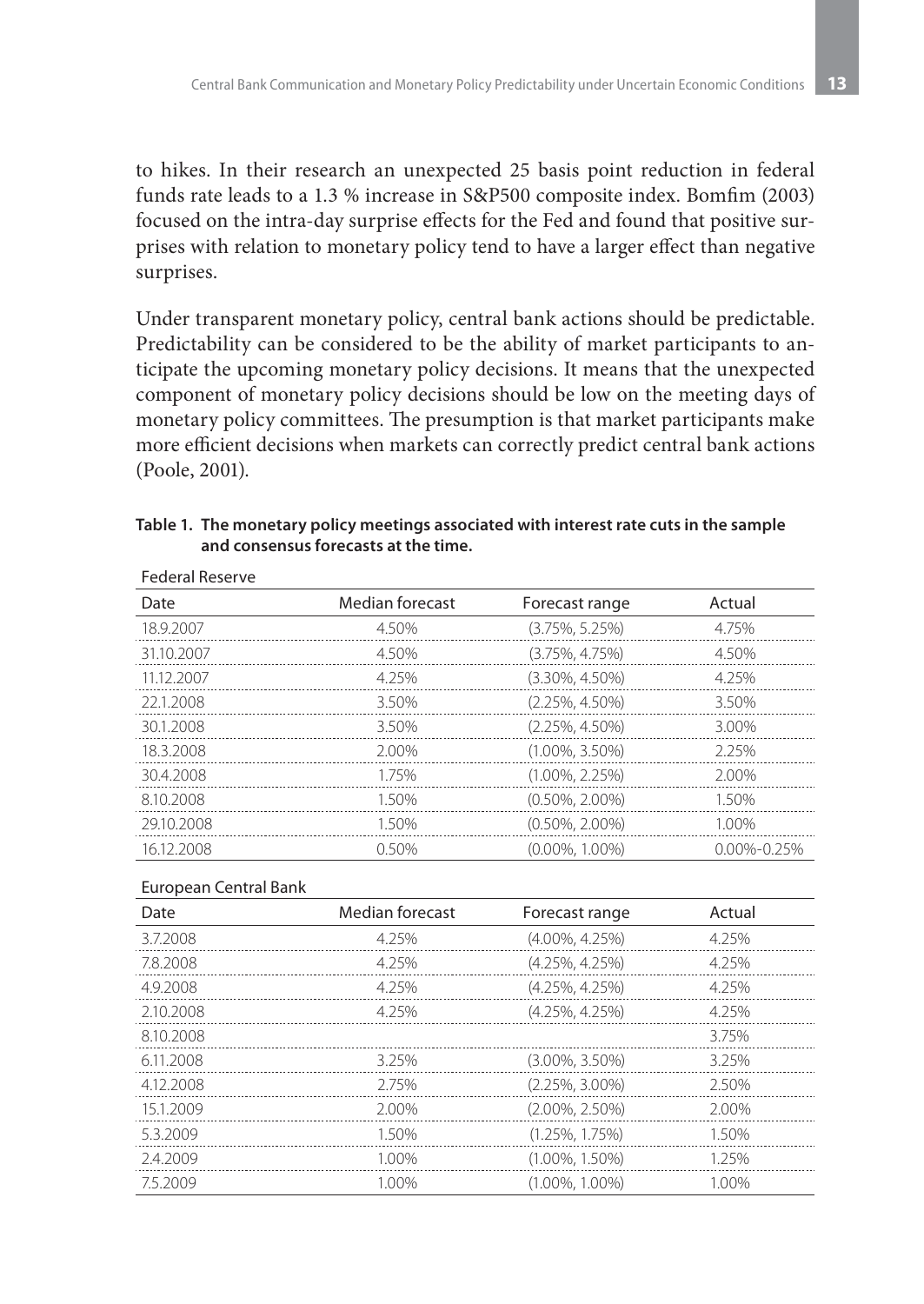Table 1 shows the forecasts and actual decisions of changes in the ECB main refinancing rate and the Federal Funds rate, the main instruments of monetary policy. Predictability consists of two measures: the first is that market participants can forecast the change in target rates in scheduled meetings. The second, emphasised especially in times of crisis, is that market participants can expect future changes. In this study, predictability is based on the median and range of market forecasts of target rates before monetary policy decisions. Predictability improves if consensus expectations are equal to actual decisions concerning target rates and if the difference in expectations is as low as possible.

In forecasts in table 1, median and range represent the expectations of market participants. Predictability is measured by first comparing the expectations, i.e. median consensus forecasts before the target rate decisions, to actual rate decisions. Secondly, the range of the forecast is included to find out if there is deviation among the consensus expectations<sup>9</sup>.

The key conclusion from table 1 is that in this simple comparison of market expectations and realised monetary policy decisions it seems that the financial crisis had negative effects on the predictability of monetary policy decisions. In the pre-crisis period, market forecasts were equal to actual target rate decisions and there was no range in expectations, i.e. the monetary policy was very predictable in this context. The situation changed rapidly in 2007 when the Fed began its target rate reductions, followed by the ECB in 2008. In the euro area, the period with increased range of forecasts lasted one year until July 2009, and after that, actions were again predictable with no policy surprises or ranges in forecasts. The crisis period included two monetary policy surprises and one unscheduled interest rate decision, which was made in October 2008.

This analysis indicates that monetary policy decisions were less predictable during the financial crisis as compared to the pre-crisis time. In both areas policy was very predictable during the pre-crisis period, but the level diminished as uncertainty in the market grew. Decreased predictability of monetary policy decisions indicates that there was a substantial change in the communication environment, and market participants had incomplete information about the future changes in monetary policy.

<sup>9</sup> Forecast-figures were collected from The Wall Street Journal Economic Forecasting Survey for the United States and from the biggest commercial banks in the euro zone. The number of participants was approximately 55 for the U.S. and 80 in the euro area.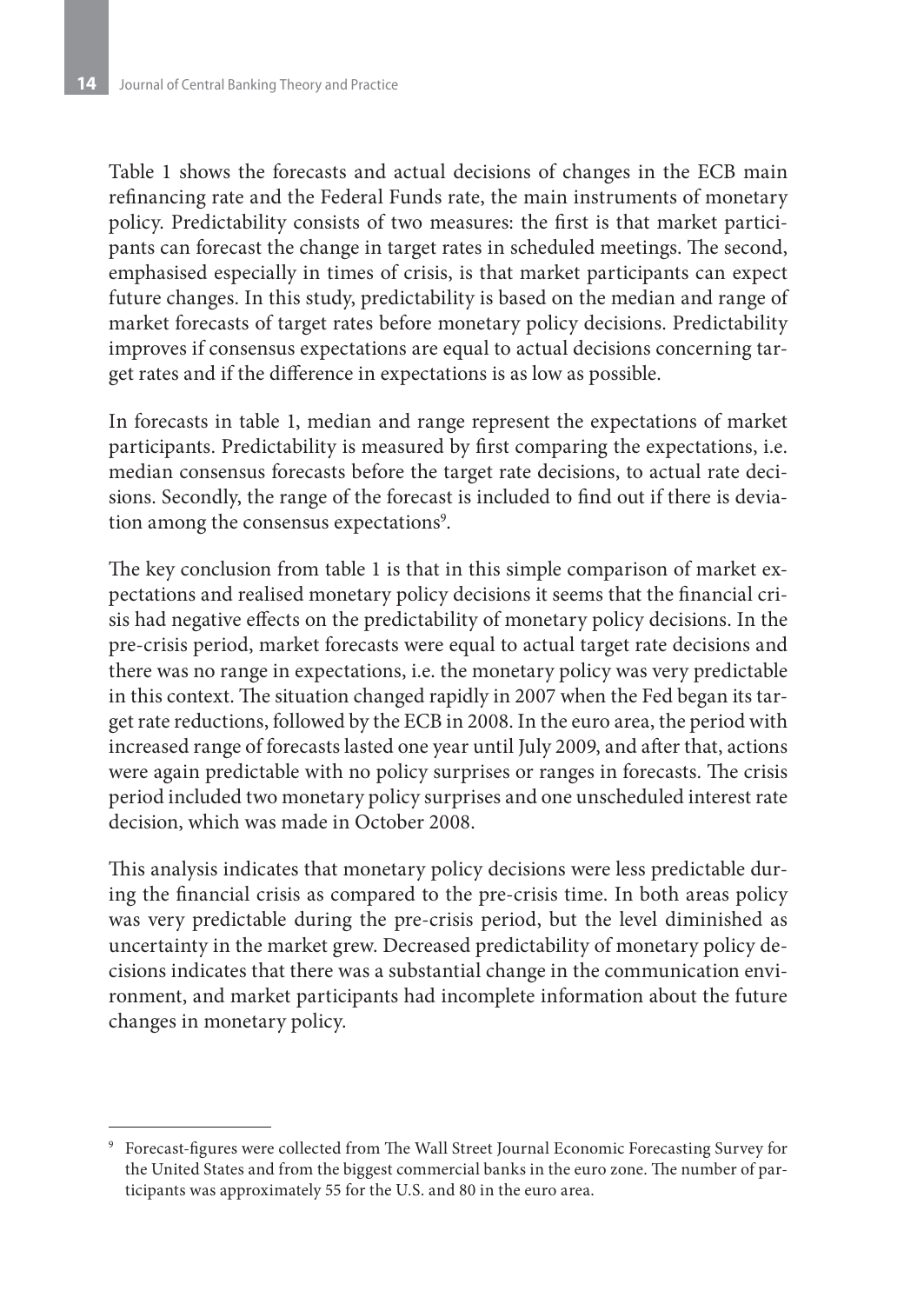## **2.3 Central Bank communication**

This article uses central bank communication strategy as a framework for communication analysis. In this context communication strategy includes all the official and unwritten rules which policymakers follow when communicating to the public. This paper considers communication to include all the conventions and habits, which are applied to external communication with the central bank's interest groups and internal communication within central bank personnel.

For central banks, the amount of published written communication is usually greater than the amount of oral communication. Usage of written texts is usually high in highly specialized institutions, where the knowledge must be stored in some fashion. According to Smart (2006, p. 201), "a written genre (text) can be viewed as a communal rhetorical strategy encompassing texts, composing processes, reading practices, and social interactions, a strategy that allows a professional organization to regularise writer/reader transactions in ways that ensure (or at least encourage) the reliable, consistent production of specialised knowledge". Written communication is the central bank's main tool to convey specialised information about monetary policy to the public. Although the amount of published oral communication is still low, it will most likely expand in the future, as technological improvements and central banks' increased interests towards improving transparency make new communication channels, for instance live webcasts of policy makers' speeches, easily available to the public.

## **3. Data and Methodology**

Central bank monetary policy actions during the crisis period were summarised in chapter 2 and the conclusion from table 1 is that changes in the main refinancing rates were predictable before the crisis but the predictability declined substantially during the crisis. This section examines what was the role of central bank communication in explaining the predictability of the target rate decisions. Predictability, which improves communication transparency, belongs to central bankers' interest: "Bouts of economic and financial market turbulence over the past 25 years have shown policymakers that transparency is the best protection against contagion from such events: lucid analysis, speedy action, and consensus between experienced heads will also help minimize contagion." (Trichet, 2007)

Using content analysis is crucial in examining central bank communication patterns because we cannot observe the predictability or effects of monetary policy communication without knowing its content. Content analysis is a method where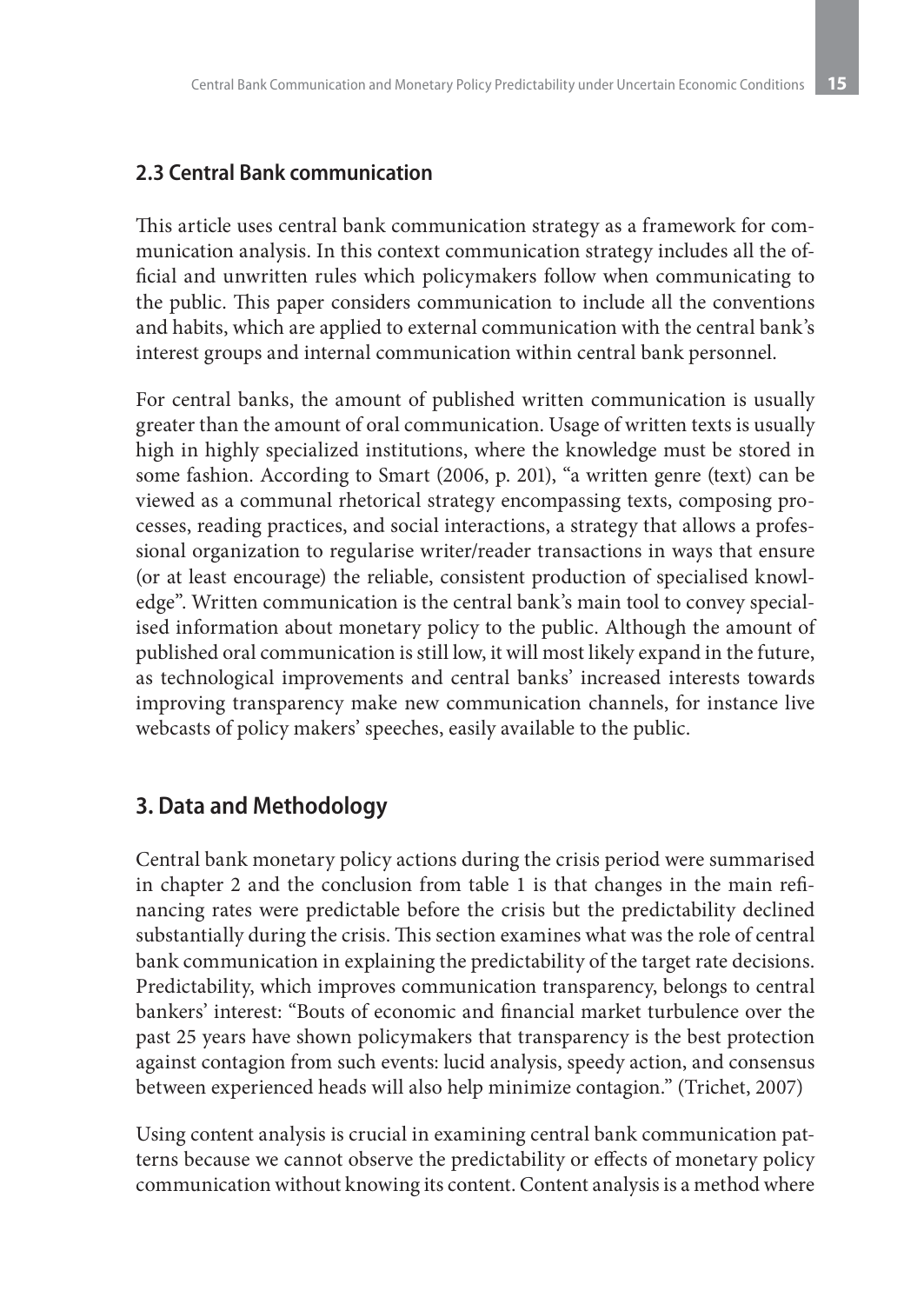the main goal is to improve the quality of the inferences we make. Neuendorf (2002, p. 10) defines content analysis broadly as "a summarizing, quantitative analysis of messages that relies on the scientific method, and is not limited as to the types of variables that may be measured or the context in which the messages are created or represented". As a scientific method, content analysis must meet some scientific requirements, such as objectivity, reliability, replicability and validity. A special feature of content analysis is that most content analyses start with data which is not intended to be analysed in specific research questions. They are texts which are meant to be read, interpreted and understood by the general public. Interpretation can differ depending on the context. This means that it is crucial to define methods of the research process before the actual analysis in order to ensure the scientific requirements of the results. Neuendorf (2002) uses the term a priori design to ensure scientific sufficiency. She advises researchers to make precise preparations before analysis concerning all measurements of definitions, variables and coding rules. These aspects are the focus of the next section with a detailed description of the data used.

## **3.1 Data**

This research adopts the public's perspective in collecting the information which market participants receive from the central bank. Among possible interest groups, financial market participants actively follow the news concerning central bank events and receive information which immediately drives market reactions, if the released communication is efficient. This study assumes that the financial crisis made central bank communication even more important as an information source for market participants, because economic conditions changed rapidly and new information was desperately needed to reduce the widening information gap between the central banks and market participants. Ehrmann and Fratzscher (2007a) suggest that the response of financial markets to central bank communication is significantly larger under increased uncertainty than in "normal" times.

Speeches and interviews reported by international news agencies provide updated and frequent information and help in narrowing the information gap between monetary policy meetings, which are held monthly in the ECB and eight times a year in normal conditions in the Federal Reserve<sup>10</sup>. News stories produced by

<sup>&</sup>lt;sup>10</sup> During the crisis period, the Federal Reserve increased the number of policy meetings. The target rate can also be changed between meetings and this was done in both central banks during the studied sample time period.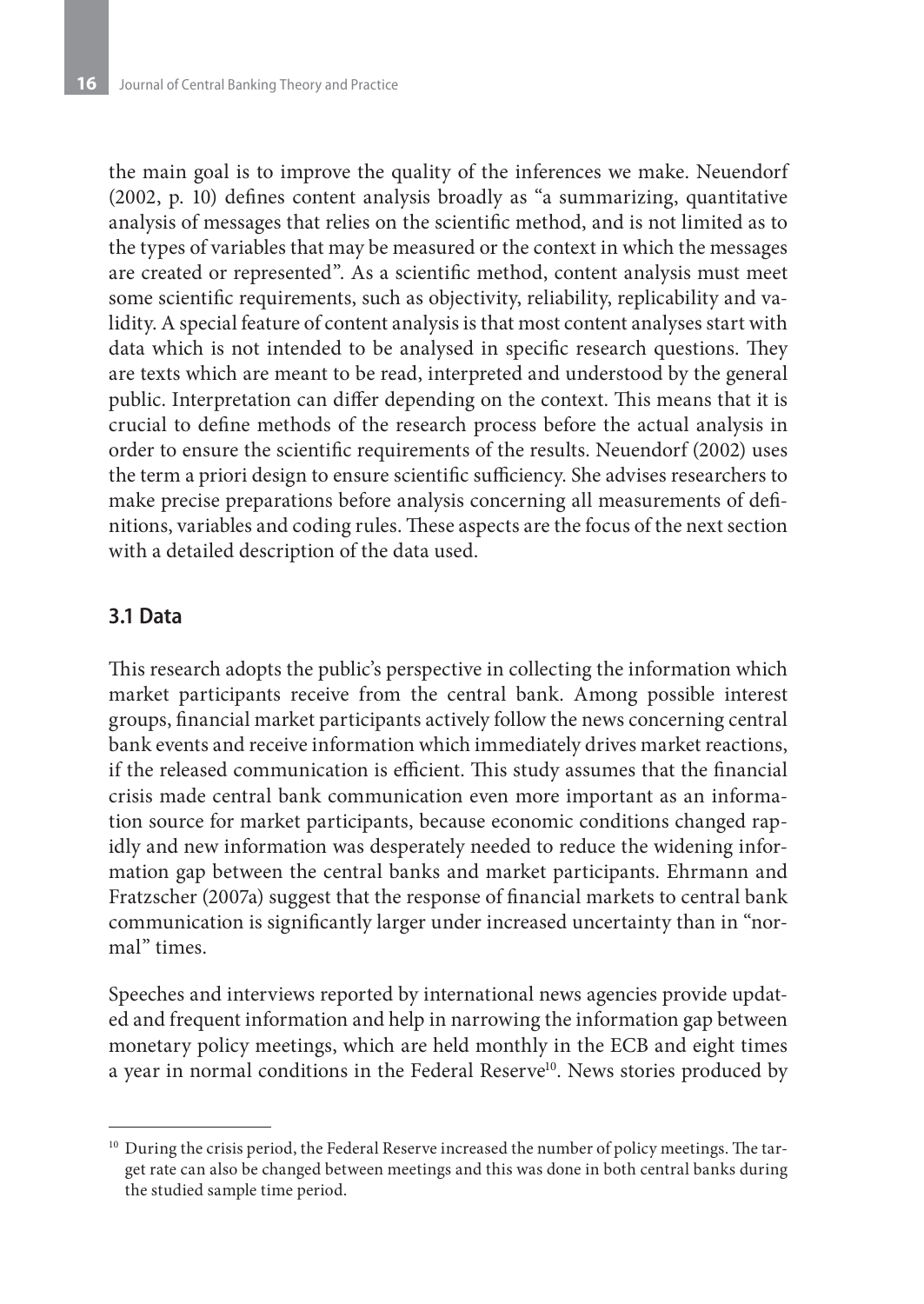news agencies, like Bloomberg and Reuters, can fill some of the information gaps in changing economic environments. Because of their high frequency and realtime content, news items concerning statements of policy-makers are widely followed in financial markets. In this article, the news material was collected from Reuters archive. When content analysis is used as the scientific method, reliability issues are crucial. Reliability answers the question: "How can the quality of data be maximised?" It is a very significant element in content analysis because if one cannot trust the measures, one cannot trust the analysis (Riffe, Lacy & Fico, 2005). To improve reliability in content analysis, it is essential to clearly define the categories and subcategories that are relevant to the goals of the study. Clear definitions enhance the repeatability of the results. Definitions are presented following protocol, which "sets down the rules governing the study, rules that bind the researcher in the way they define and measure the content of interest" (Riffe et al., 2005). The coding protocol is the manual of content analysis: it shows how the analysis was made, what was included in it and which the coding key words were. The elements of the coding protocol of this study are:

## *Coding of central bank statements*

The news story protocol is aimed at assessing the stances of central bankers (Governing Council, Governor, Boards) by Reuters News. It examines the topics discussed and defines central bankers' stances/opinions on these topics. The following definitions are important in selecting and analyzing the content under study.

## *News Story*

News stories are defined as all non-advertising material in a news product. In this study, any news stories from the Reuters archive with comments from central bank governors were included in the sample.

## *Source*

A source is a person, who gives information to news reporters. A source is explicitly identified as such, when news reporters quote or paraphrase information from them in news. A source must be identified in some way, i.e. he/she must have a name. An anonymous source can be considered a source provided anonymity is explicitly granted in the story (for example central bank official, central bank decision-maker, a committee). For example, Hansen and McMahon (2016) study the information released by the Federal Reserve FOMC and whether they have macroeconomic effects. This paper approaches communication by studying identified sources, so all anonymous communication is excluded from the analysis.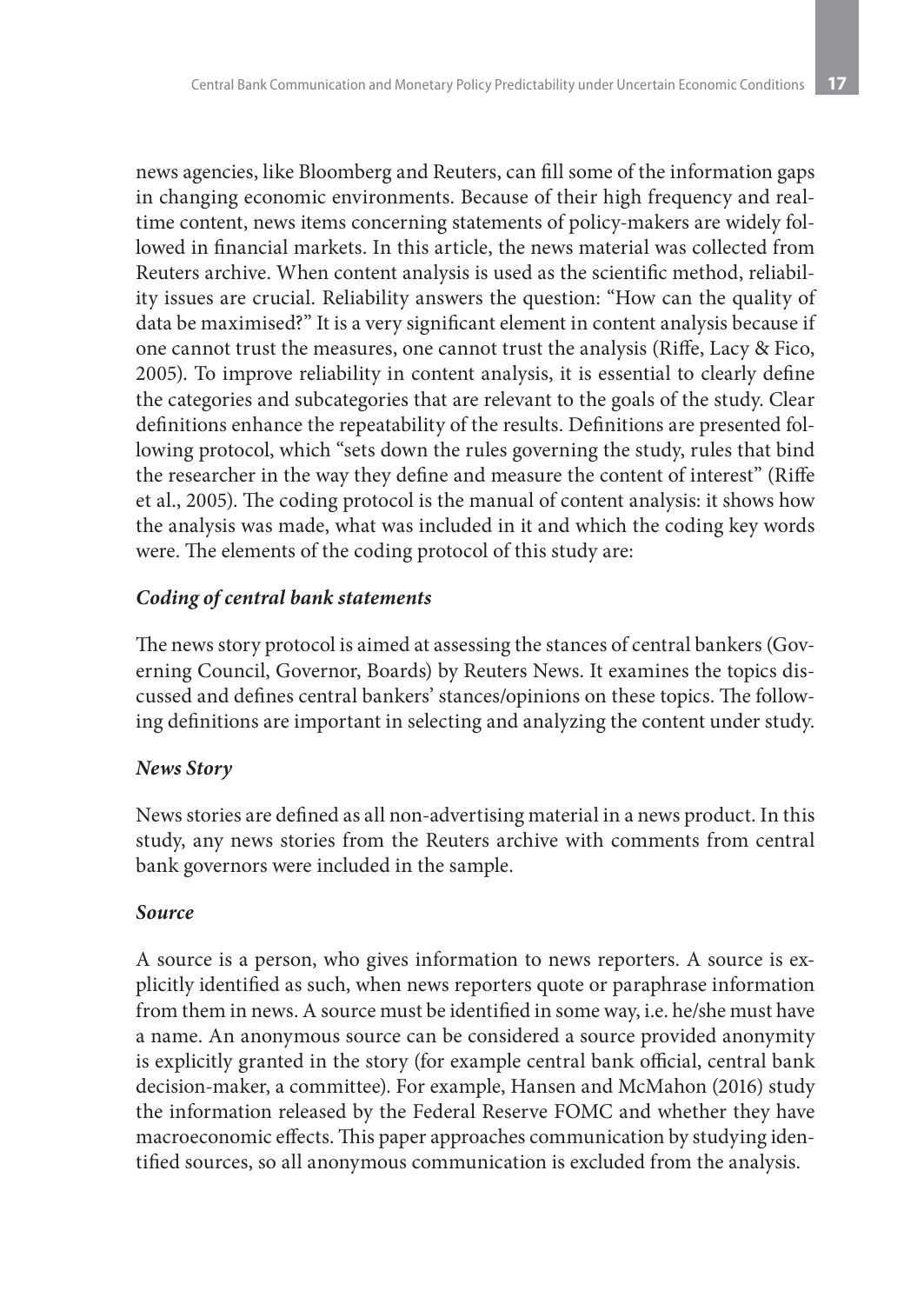### *Story source*

Story source is the context from where the story is picked for analysis. Potential story sources in the study were speeches, interviews and other media quotations.

## *Primary story topic*

Monetary policy: the direction of future central bank target rate path or entering further easing programs if effective rates already at 0.0 %.

## *Primary message of the story*

Identify the message of the policy-maker by using classification into "dovish", "hawkish" and "neutral" according to the stance of the policy-makers in the news. Classification of the key message in a story is done by using the following coding. The approach in coding the statements is common in the literature on central bank communication. Similar classification methods are used by Ehrmann and Fratzscher (2007b) and Jansen and De Haan (2009).

- +1 hawkish monetary policy stance
- 0 neutral view of monetary policy
- -1 dovish monetary policy stance

Identifying stances in policy-makers statements requires some interpretation. First, the news items were coded as +1 (or -1) if the policymakers tell that they are willing to raise (cut) the monetary policy target rate. Often in these stories there is the word "if" included in the text $11$ .

Secondly, the same classes (+1 and -1) also describe strongly hawkish or dovish stances. They included policy-makers strong appetite towards the change in monetary policy direction, i.e. raise/lower target rate, and word "want" was often presented in these statements. In addition to that, news classified as +1 or -1 might simply include the information about future monetary policy action<sup>12</sup>.

The neutral classification, 0, included stories which referred to appropriate monetary policy level, or that there are no monetary policy changes expected in the economy. The classification included all the statements that included a monetary policy signal and were not classified as hawkish or dovish, or if there was no ex-

<sup>&</sup>lt;sup>11</sup> For example: "The central bank will lower interest rates if inflation risks diminish."

<sup>&</sup>lt;sup>12</sup> For example: "The target rate will increase."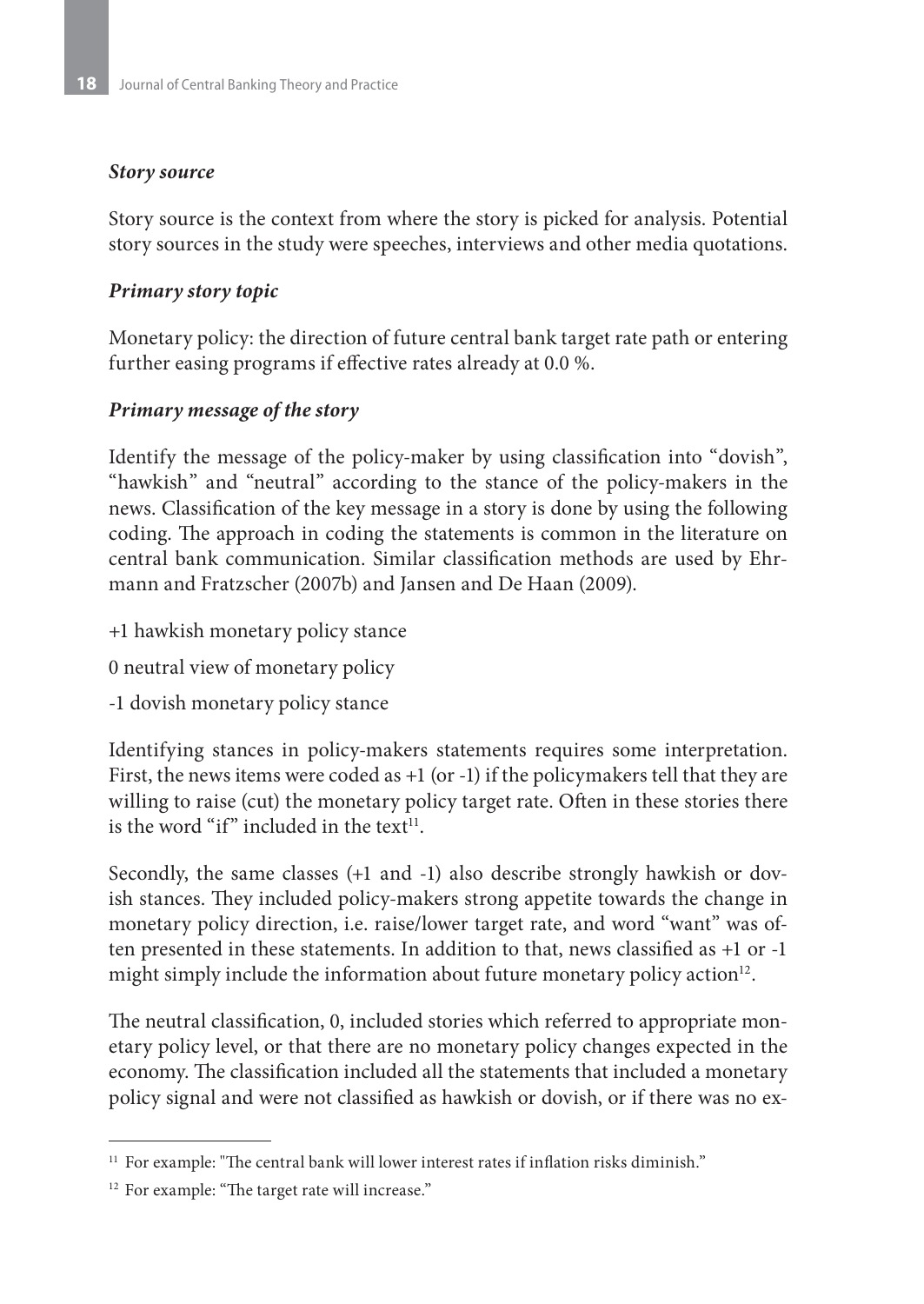plicit comment on future rates. Some examples of news stories and classifications are listed in Appendix 1.

#### **3.2 Frequency of communication and descriptive statistics**

The data collection from the time period 2007–2010 resulted in 537 news stories from policy-makers of the ECB and 795 stories from policy-makers of the Federal Reserve.

As Figure 1 shows, frequencies<sup>13</sup> in the Federal Reserve were highest from late 2007 to mid-2008 when the financial crisis was observed and grew again in 2010 as quantitative easing was planned. In Europe, the highest amounts of communication were in 2008–2009 when the financial crisis hit the real economy. The lowest amount of news in both was posted before the crisis. The highest amounts of monetary policy news are linked to reductions in the main refinancing rate. This indicates that under uncertainty both central banks wanted to be more transparent by increasing the amount of communication. Although both frequency of the news and disagreements among the news were linked to the timing of changes in the main refinancing rate, the communication was mostly neutral.





<sup>&</sup>lt;sup>13</sup> In this study, the frequency and the content of news items is controlled by choosing only one statement concerning monetary policy by each decision-maker per day. In several cases news items were updated during the day and in these cases only the last update was included in the sample. This was done in order to avoid double counting statements.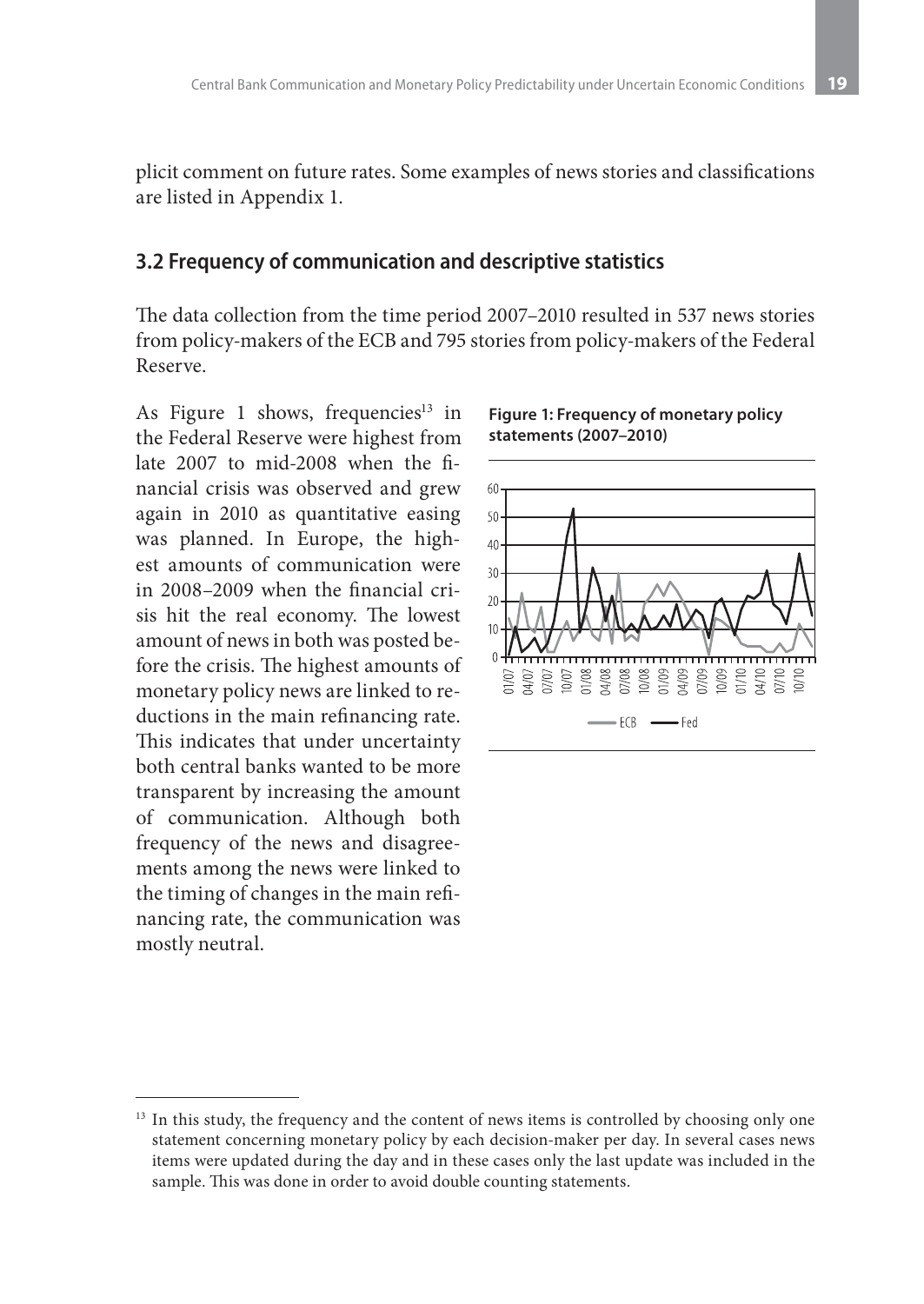|                          | European Central Bank | <b>Federal Reserve</b> |
|--------------------------|-----------------------|------------------------|
| Monetary policy          |                       |                        |
| mean                     | 0.078                 | $-0.125$               |
| median                   | 0                     |                        |
| variance                 | 0.531                 | 0943                   |
| n                        | 537                   | 795                    |
| Classification           |                       |                        |
| $\overline{\phantom{0}}$ | 115                   | 176                    |
| 0                        | 264                   | 478                    |
| $+$                      | 158                   | Ι4΄                    |

#### **Table 2: Classification statistics of monetary policy communication.**

Table 2 shows the descriptive statistics and amount of news according to monetary policy stance, in the research period. The neutral stance was dominating during the sample period, and over half of all statements were neutral (classified as 0). Neutral stance is equal to no strong policy signal in the news. They are included in the analysis, because they could have an effect if a positive or a negative signal was anticipated in the market.

A high amount of neutral signals is expected, as most central bankers must weigh their assessment carefully. Andersson et al. (2006) argue that investors often have neutral monetary policy expectations, because changes in the monetary policy are smooth and therefore most neutral speeches deliver expected monetary policy signals. However, the situation was different during the crisis, when changes in the monetary policy actions were fast and the opinions of policy makers included strongly non-neutral signals.

During the studied time period, the monetary policy statements classified as dovish were more dominating than hawkish statements in the Federal Reserve communication (hawkish 141 vs. dovish 176) whereas in the European Central Bank the hawkish statements dominated (hawkish 158 vs. 115 dovish).

## **3.3 Econometric analysis**

This section examines central bank communication as a forecasting tool during the financial crisis and compares it to the methodology of the interest setting rule introduced by Taylor (1993). Taylor's simple monetary policy rule has become very popular among researchers, and the formula has been applied to evaluate the monetary policy behaviour of several central banks. Jansen and De Haan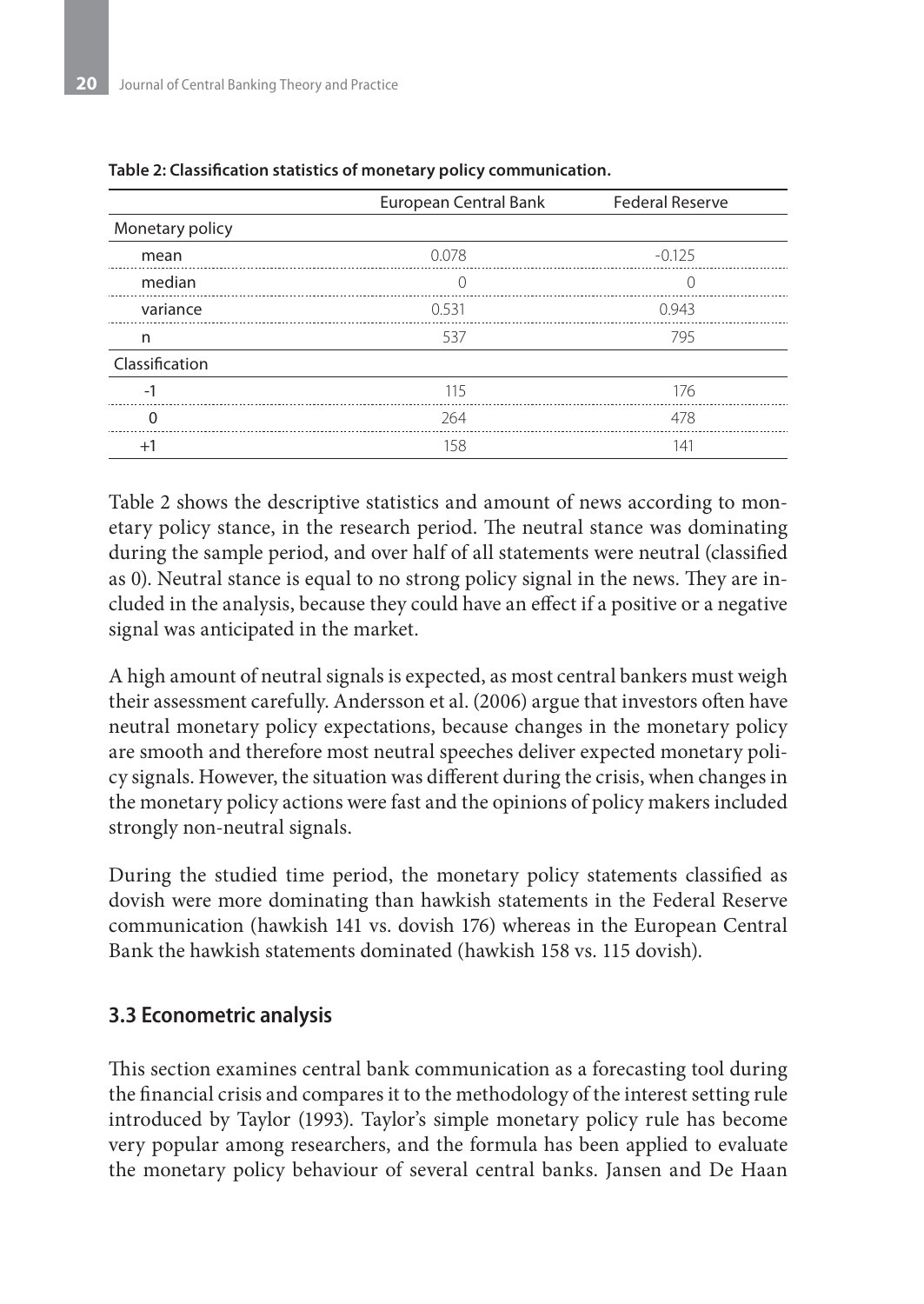(2009) focused on the Taylor rule with communication as an additional variable in the regressions in the case of the European Central Bank. To evaluate the predictive power of communication for target rate changes, three different regressions are estimated for both central banks, and some of them include Taylor-type variables. One model is done with forward-looking macroeconomic indicators, one with communication and lagged target rate and the third with macroeconomic indicators and communication combined. The goal is to compare Taylortype and communication variables and to study if there are differences in the performance of the communication variable and more traditional Taylor-type variables in predicting future changes in the target rate in uncertain times. The regressions are estimated by using non-linear ordered probit regressions.

In formulating Taylor-type macroeconomic variables real-time data is used. The macroeconomic data was published in the end of the particular month, so policymakers had updated and fresh data available at their meetings. The data sets are also forward-looking, which means that they reflect the expectations of different groups: households and firms. Advantages of forward-looking data series are introduced by Orphanides (2001) and, for example, Jansen and De Haan (2009) compared the backward- and forward-looking Taylor-rule and concluded that forward-looking rules have the best explanatory power. They use survey data to describe the expectations in price developments  $\pi_t^e$  and output gap expectations yt and this paper takes a similar econometric approach.

Jansen and De Haan (2009) use the euro area the Economic Sentiment Indicator (ESI) to measure the output gap. It is computed and published monthly by the European Commission, and is derived from surveys made to the consumer sector, the industrial sector, the service sector, construction firms and the retail traders about the current economic situation as well as expectations of future developments. This data is not available for the United States, so in order to make the results between the ECB and Federal Reserve comparable, this paper builds a similar indicator from OECD's Consumer confidence indicator. To proxy output gap expectations, this confidence index was used to calculate the difference of a particular month to its long-term average of the data set. Inflation expectations were studied with OECD's data on Consumer price expectations.

The output gap and inflation expectations are basic Taylor variables, but one extra variable is needed to describe the explanatory power of central bank communication. Therefore, the third variable in the regression is *comm*, which is the median of all the decision-makers' stances over the period between two monetary policy meetings. Negative values for the variable describe a dovish stance, i.e. signalled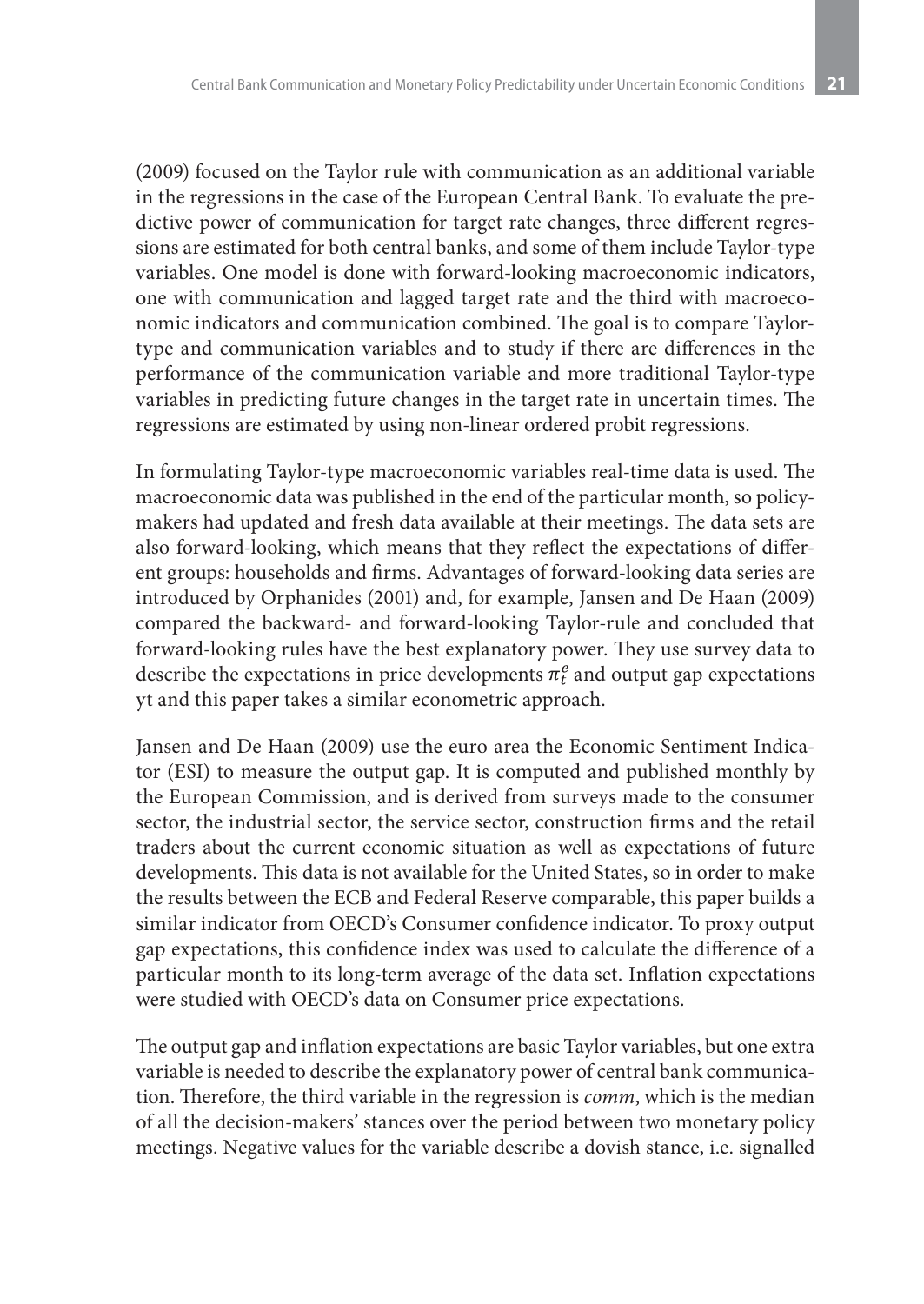decreasing target rate before the monetary policy meetings and positive values hinted to target rate increases.

After adding the third variable and the lagged variable *i t-1* to capture interest rate smoothing in one regression, the three sets of rules were ready, with  $i_t^*$  being the latent variable and representing changes in the main refinancing rate:

$$
i_t^* = \beta_1 \Delta(\pi_t^e) + \beta_2 \Delta(y_t) + \epsilon_t \tag{1}
$$

$$
i_t^* = \alpha i_{t-1} + \gamma_1 (comm) + \epsilon_t \tag{2}
$$

$$
i_t^* = \beta_1 \Delta(\pi_t^e) + \beta_2 \Delta(y_t) + \gamma_1(\text{comm}) + \epsilon_t \tag{3}
$$

The changes in the interest rate are coded with +1 for a rate hike, 0 represents unchanged monetary policy and -1 is a rate cut. In ordered probit model, the changes in the main refinancing rate occur only if the value of the index function is below the lower threshold value 1 or above the upper threshold value 2. Both thresholds are unobservable. Finally, the residuals  $\epsilon_t$  follow standard normal distribution, and we can write the probabilities of different outcomes (hawkish, neutral or dovish monetary policy) in the following way:

$$
Pr[i_t^* = -1|z_t] = \Phi(\tau_1 - z_t'\beta)
$$
\n(4)

$$
Pr[i_t^* + 0|z_t] = \Phi(\tau_2 - z_t^{\prime}\beta) - \Phi(\tau_1 - z_t^{\prime}\beta)
$$
\n(5)

$$
Pr[i_t^* = +1|z_t] = \Phi(\tau_2 - z_t'\beta)
$$
\n(6)

here  $\varphi$  denotes the cumulative standard normal distribution and  $z_t$  is a vector of explanatory variables. The three ordered probit models are estimated using maximum likelihood and the unobserved threshold variables  $\tau_1$  and  $\tau_2$  are estimated at the same time with the vector *β*.

## **3.4 Results**

In this section, results of the different models are presented for both central banks. The first regressions are estimated with forward-looking macroeconomic variables  $(\pi_t^e, y_t)$ . In the second regressions, only lagged target rate decisions and communication were used as explanatory variables, and the third model is a combination with both macroeconomic indicators and communication as explanatory variables.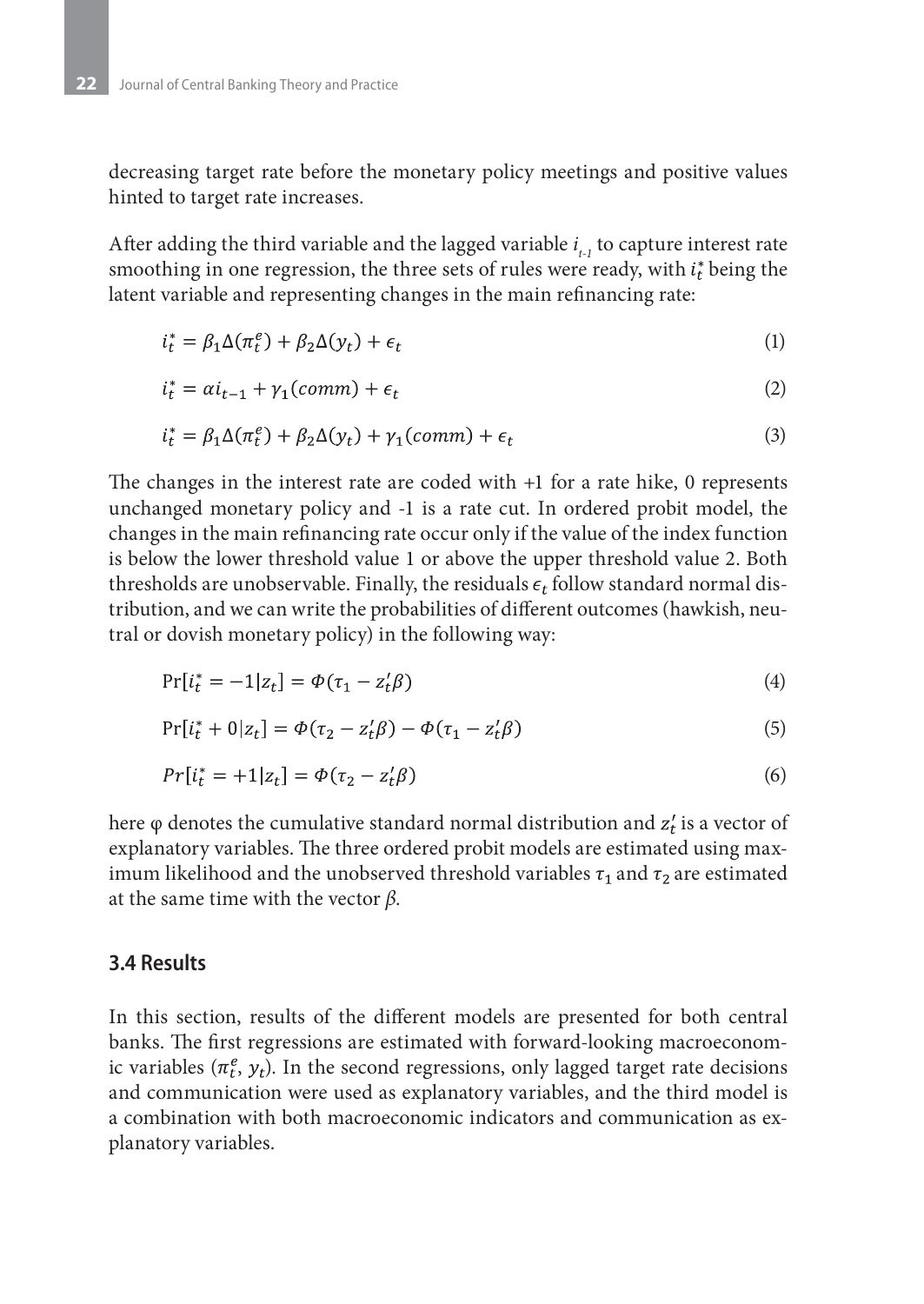Three major differences between the two central banks should be noted when analysing the results. First, as noted in chapter 2, the European Central Bank followed an explicit inflation targeting regime during the crisis period whereas the Federal Reserve did not. Second, the crisis was first observed in the United States, so the European Central Bank had more information available about the features of the crisis for its monetary policy. Third, during the studied time period, the Federal Reserve only made rate cuts whereas the ECB also hiked its target rate.

| Model                                     | (1)       | (2)        | (3)        |
|-------------------------------------------|-----------|------------|------------|
| Previous target rate decision $I_{t-1}$   |           | $1.356***$ |            |
|                                           |           | (0.493)    |            |
|                                           | 0.797     |            | 0.642      |
| $\Delta$ Output gap y,                    | (0.896)   |            | (0.991)    |
|                                           | $0.133**$ |            | $0.101*$   |
| $\Delta$ Inflation expectations $\pi_t^e$ | (0.056)   |            | (0.060)    |
| Communication variable                    |           | $1525***$  | $1.501***$ |
|                                           |           | (0.551)    | (0.448)    |
| LR statistic                              | 59        | 233        | 187        |
| Log-likelihood                            | $-275$    | $-18.8$    | -211       |
| Pseudo- $R^2$                             | 0.10      | 038        | 0.31       |

**Table 3: Estimation results, ordered probit, European Central Bank (Huber-White robust estimates of variance are used in all cases)**

Table 3 lists the estimation results for the European Central Bank. When using the pseudo- $R^2$  as an indicator, the joint model (2) has the best fit in ordered probit-model (0.38) whereas model (1) with forward-looking macro variables as explanatory variables is least explanatory (0.10).

**Table 4: Estimation results, ordered probit, Federal Reserve (Huber-White robust estimates of variance are used in all cases)**

| Model                                     | (4)                  | (5)                  | (6)                 |
|-------------------------------------------|----------------------|----------------------|---------------------|
| Previous target rate decision $I_{t-1}$   |                      | 0.016<br>(0.772)     |                     |
| $\Delta$ Output gap y,                    | $5645***$<br>(1.607) |                      | 2.590<br>(2.458)    |
| $\Delta$ Inflation expectations $\pi_t^e$ | 0.645<br>(0.516)     |                      | $-0.313$<br>(0.774) |
| Communication variable                    |                      | $3404***$<br>(1.054) | $3712**$<br>(1.527) |
| LR statistic                              | 14.2                 | 248                  | 27.1                |
| Log-likelihood                            | $-143$               | $-90$                | -79                 |
| Pseudo- $R^2$                             | 0.33                 | O 58                 | 0.63                |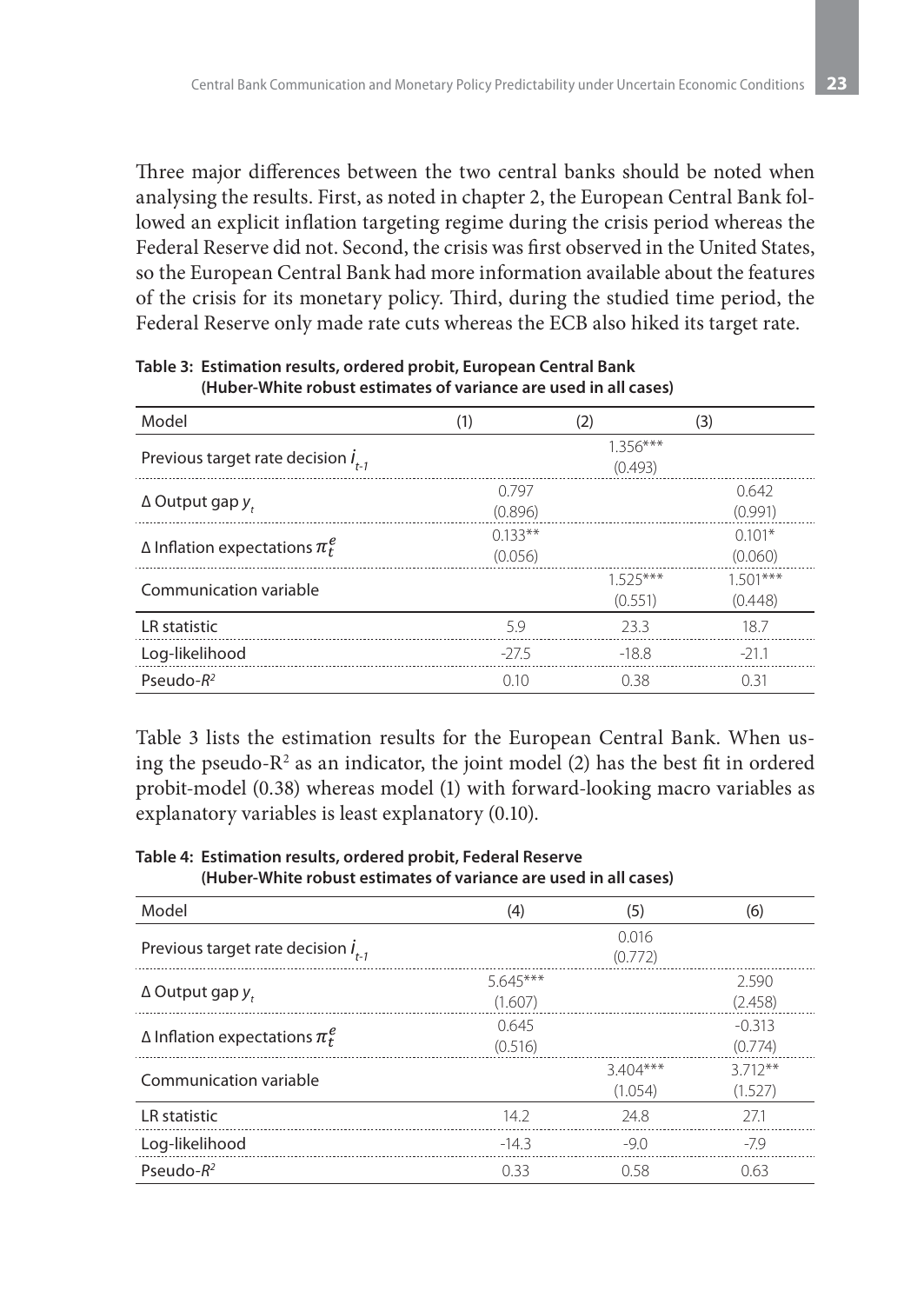Table 4 lists the estimation results for the Federal Reserve. When using the pseudo-*R2* as an indicator, model (6) has the best fit in ordered probit-model (0.63) whereas model (4) with the changes in output gap and inflation expectations as explanatory variables is least explanatory (0.33).

Inflation expectations have a significant coefficient in two regressions for the ECB and the coefficient for output gap is only significant in the macro variables model for the Federal Reserve. The results suggest that under the crisis, the large shocks to the economy received more attention in the monetary policy decisionmaking process in the Federal Reserve while the ECB concentrated on inflation expectations. According to Gerlach and Schnable (2000), central banks react to the output gap because it contains information about future price pressures. This along with the low inflation rate in the U.S. might be one explanation to the Federal Reserve basing its decisions more on the output gap.

The results also show that the coefficient of previous target rate decisions is significant in the euro area. It is insignificant for the rate decisions of the Federal Reserve, which suggests that the assumption of interest rate smoothing does not always hold under highly uncertain economic times. The coefficient of communication variable is significant in all models, which suggests that we can reject the null hypothesis where communication variables are jointly zero. This indicates that communication adds information about the future policy changes in uncertain times. It should be noted that inflation levels were generally very low in both areas during the studied time period and especially the policy-makers in the Federal Reserve were constantly more concerned with the chance of deflation rather than inflation. This is a possible reason for the insignificance of inflation expectations in the estimations.

To analyse the predictability, more specifically the changes of the independent variables to the explanatory variables, marginal effects are calculated by following way:

$$
\frac{\partial [P(y_i = -1)]}{\partial (x_{ji})} = \Phi(\tau_1 - x_i' \beta) \beta_j \tag{7}
$$

$$
\frac{\partial [P(y_i=0)]}{\partial (x_{ji})} = -[\Phi(\tau_2 - z_i'\beta) - \Phi(\tau_1 - z_i'\beta)]\beta_j \tag{8}
$$

$$
\frac{\partial [P(y_i=+1)]}{\partial (x_{ji})} = \Phi(\tau_2 - z'_t \beta) \beta_j \tag{9}
$$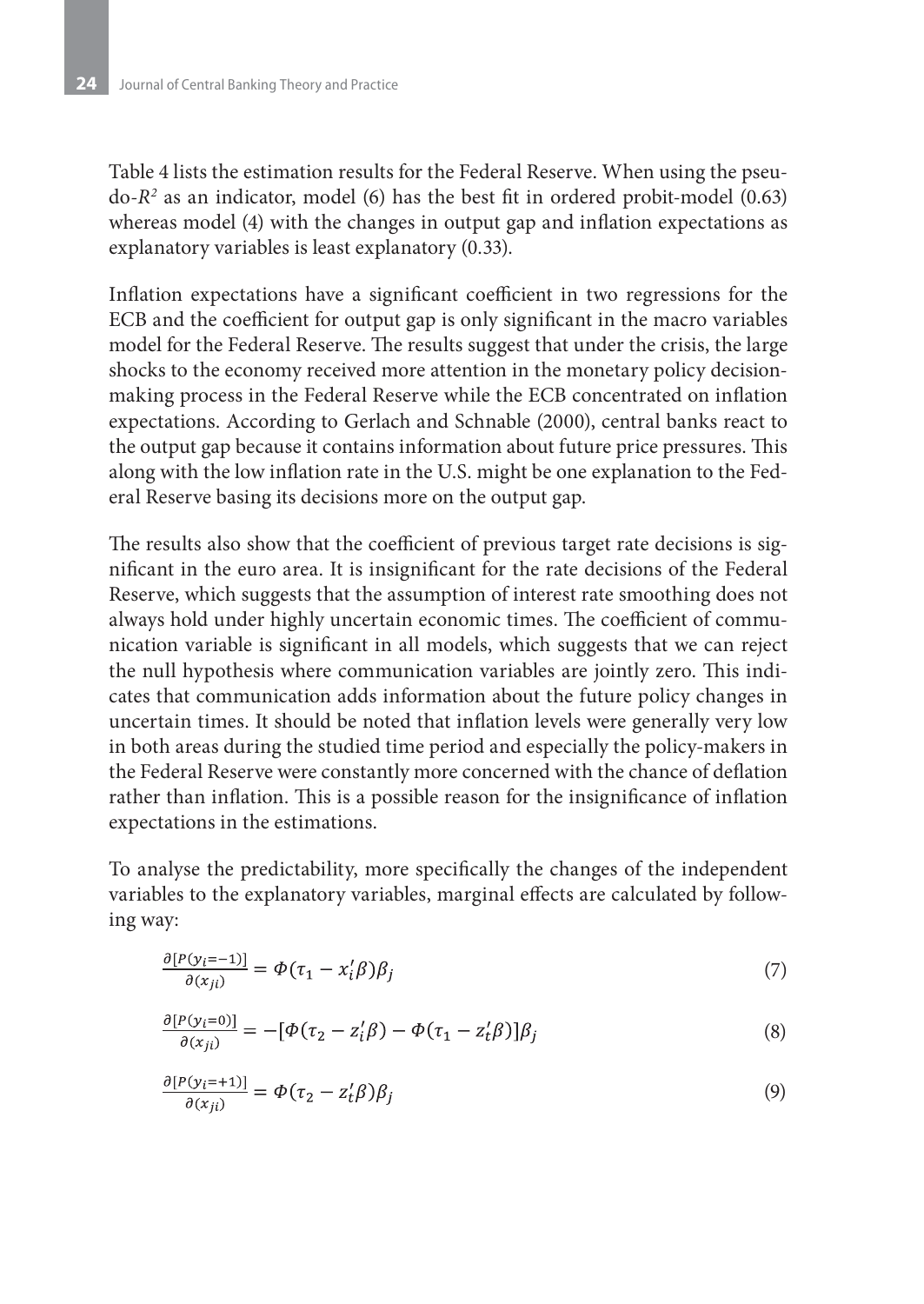|                                           | $Pr[\Delta i = -1]$ | $Pr[\Delta i = 0]$ | $Pr[\Delta i = +1]$ |
|-------------------------------------------|---------------------|--------------------|---------------------|
| Model (1) macro variables                 |                     |                    |                     |
| $\Delta$ Output gap                       | $-0.161$            | 0.063              | 0.098               |
| $\Delta$ Inflation expectations           | $-0.027**$          | 0.011              | $0.016*$            |
| Model (2) communication                   |                     |                    |                     |
| Previous target rate decision             | $-0.160***$         | 0.022              | $0.138**$           |
| Communication                             | $-0.180***$         | 0.025              | $0.155***$          |
| Model (3) macro variables + communication |                     |                    |                     |
| $\Delta$ Output gap                       | $-0.097$            | 0.033              | 0.065               |
| $\Delta$ Inflation expectations           | $-0.015$            | 0.005              | 0.010               |
| Communication                             | $-(1)$ 227***       | 0.076              | $0.151**$           |

#### **Table 5: Average marginal effects, European Central Bank**

Table 5 presents the average marginal effects of ordered probit estimations for the ECB. They show that in the joint model, the communication variable has the greatest effect: a one-point increase in the median of statements increases the probability of a rate hike by 15.1 % whereas it lowers the probability of a rate cut by 22.7 %. According to the results in table 3 and 5, in the euro area a change in inflation expectations was a better predictor for rate changes than the output gap.

The effect on interest rate smoothing is only significant in the second model for the ECB. The marginal effects show that a decision to increase the target rate in the previous meeting increases the probability of a rate hike by 13.8 % and decreases the probability of a rate cut by 16.0 %.

#### **Table 6: Average marginal effects, Federal Reserve**

|                                           | $Pr[\Delta i = -1]$ | $Pr[\Delta i = 0]$ |  |
|-------------------------------------------|---------------------|--------------------|--|
| Model (1) macro variables                 |                     |                    |  |
| $\Delta$ Output gap                       | $-0.943***$         | $(1943***$         |  |
| $\Delta$ Inflation expectations           | $-0.108$            | 0.108              |  |
| Model (2) communication                   |                     |                    |  |
| Previous target rate decision             | $-0.002$            | 0.002              |  |
| Communication                             | $-0.362***$         | $0.362***$         |  |
| Model (3) macro variables + communication |                     |                    |  |
| $\Delta$ Output gap                       | $-0.240$            | 0.240              |  |
| $\Delta$ Inflation expectations           | 0.029               | $-0.029$           |  |
| Communication                             | $-(0.344**$         | $0.344***$         |  |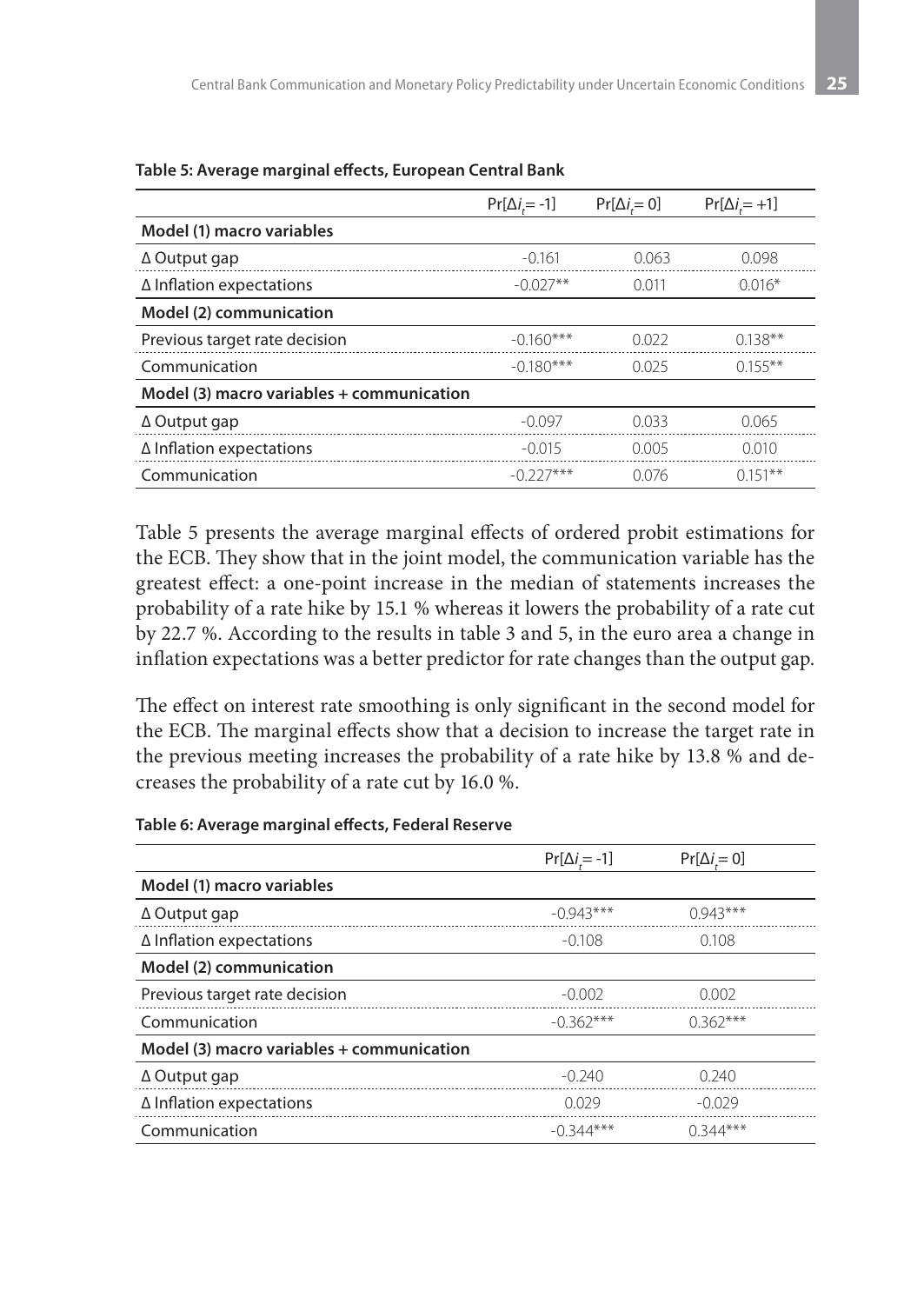Table 6 presents the average marginal effects for the Federal Reserve. The effects for a rate hike could not be studied as only rate cuts and unchanged rates were observed in the sample. The results show that in the joint model, the communication variable has the greatest effect: a change in the median of statements increases the probability of a rate cut by 34.4 %.

If the communication of the two central banks during the crisis period was compared, the communication from the Federal Reserve seemed to match the deeds more consistently. This result gives empirical support to the results of the financial market survey of Hayo and Neuenkirch (2015) where the Federal Reserve was ranked to have the most credible communication followed by the Bank of England, the ECB, and the Bank of Japan.

## **4. Conclusion**

This paper studied central bank communication during highly uncertain economic times. It focuses on the predictability of the target rate changes, which was examined by comparing Taylor-type variables and the median of the published statements and using an ordered probit model.

One of the main tasks of modern central banks is to build credibility by matching its words (communication) to its deeds. This article shows that this object was reached relatively well during the crisis periods, although economic uncertainty grew rapidly. Target rate decisions in the European Central Bank were found to be mostly linked to changes in inflation expectations and central bank communication whereas the Federal Reserve decisions were based on changes in the output gap and communication. Whether this difference is due to the ECB following an explicit, publically announced inflation target or the very low inflation in the United States is an open question and left for future research. The communication variable provided a significant explanation to decisions concerning the main refinancing rate for both central banks and performed better than traditional Taylor-type variables in the estimations.

This paper concentrated specifically on monetary policy signals, but in the future a more general indicator for communication could be constructed to better understand the nature of central bank communication. For example, Jansen and De Haan (2009) include signals for economic outlook, inflation and M3 growth in their indicator. Another possible avenue for future research would be to study the effect of monetary policy signals with dynamic methods, like the dynamic general equilibrium model Melosi (2016) builds to study the signalling effects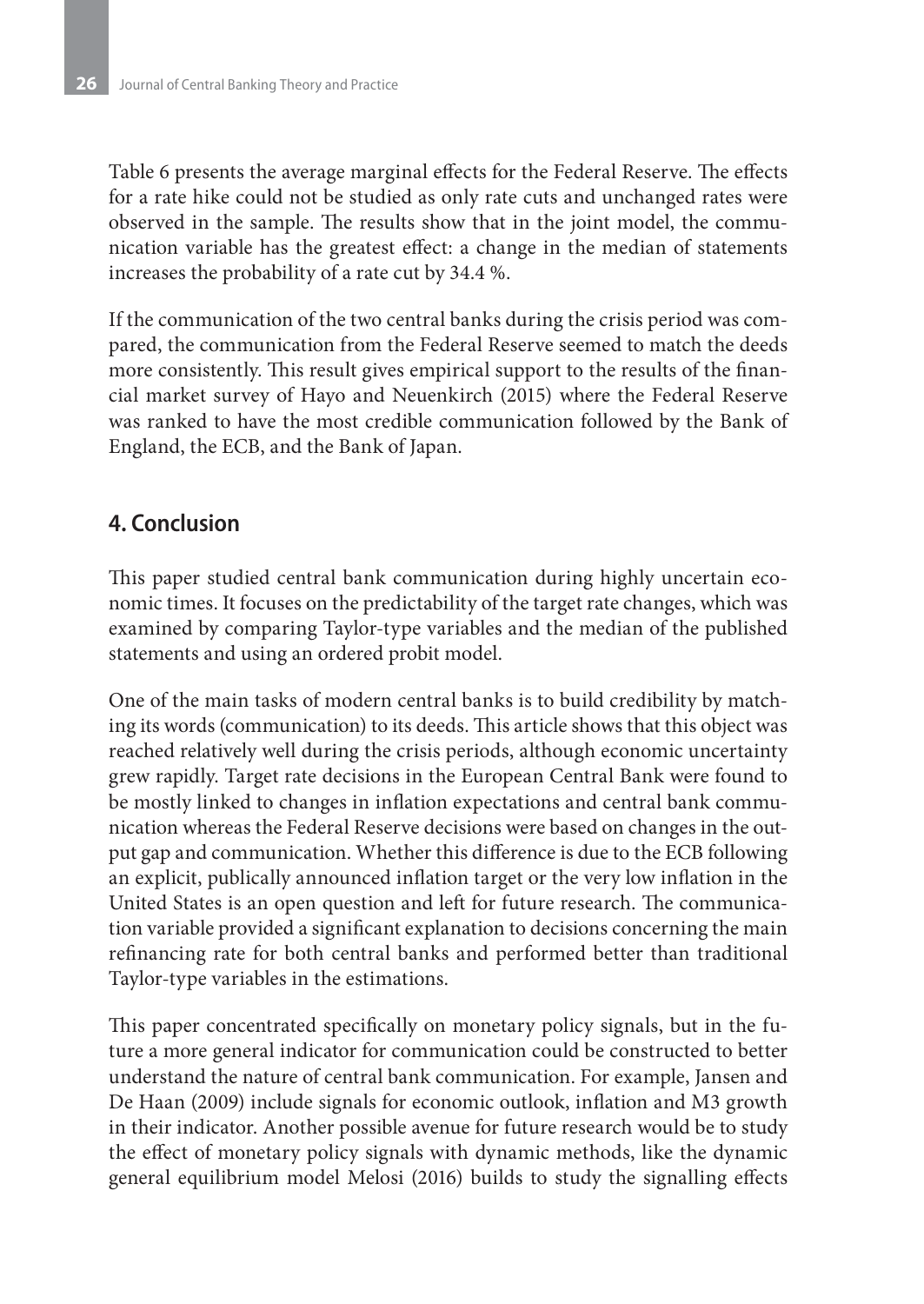of monetary policy, although he concentrates on the persistence of inflation and inflation expectations.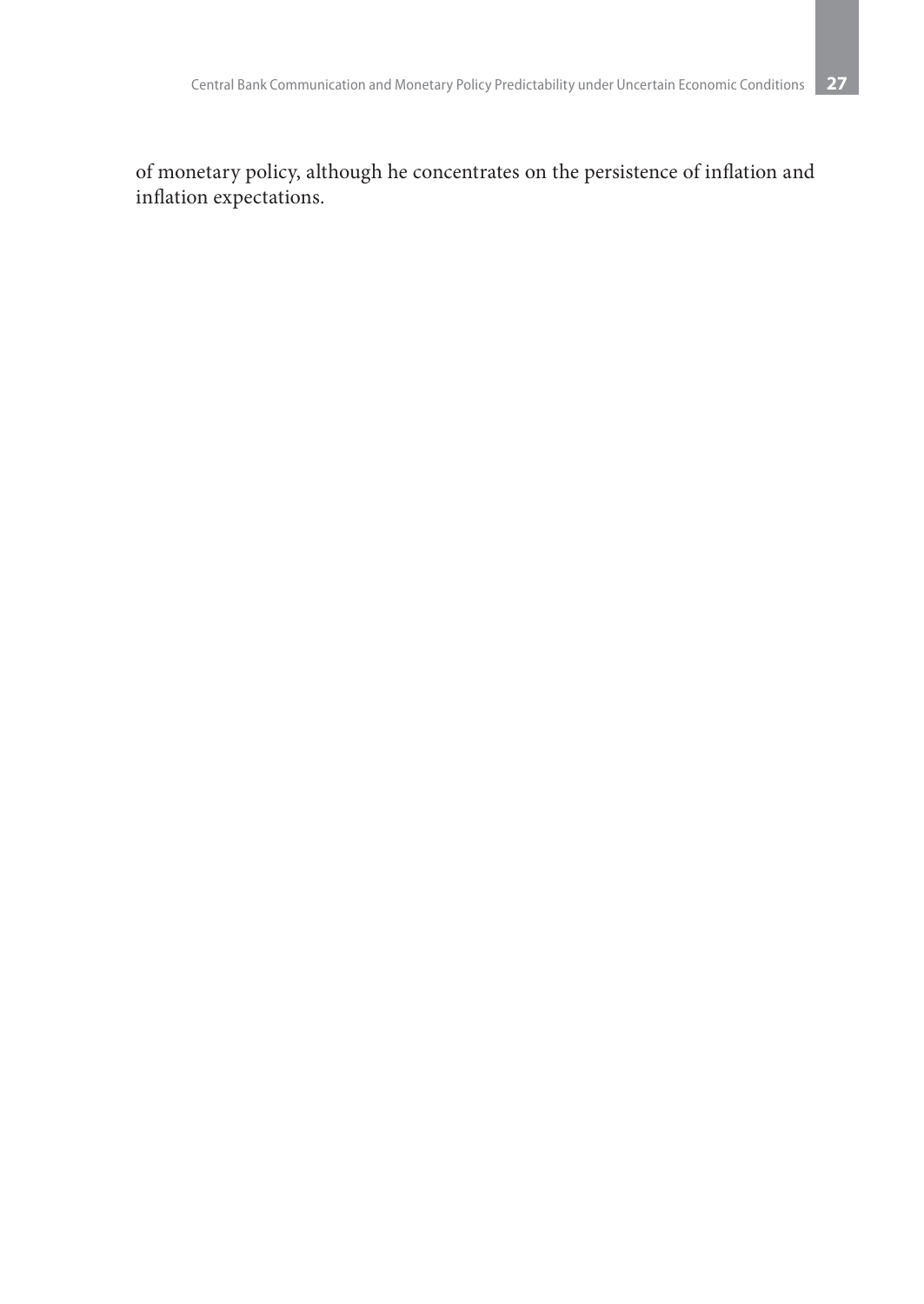## **References**

- 1. Andersson, M., Dillén, H. & Sellin, P. (2006). Monetary Policy Signaling and Movements in the Term Structure of Interest Rates. *Journal of Monetary Economics*, 53(8), 1815-1855.
- 2. Bernanke, B. & Kuttner, K.N. (2005). What Explains the Stock Market's Reaction to Federal Reserve Policy. *The Journal of Finance*, 60(3), 1221-1257.
- 3. Blinder, A. S. (2000). Central-Bank Credibility: Why Do We Care? How Do We Build It? *The American Economic Review*, 90(5), 1421-1431.
- 4. Blinder, A. S., Ehrmann, M., Fratzscher, M., De Haan, J. & Jansen, D.-J. (2008). Central bank communication and monetary policy: A survey of theory and evidence. *European Central Bank working paper series*, 898.
- 5. Bomfim, A. M. (2003). Pre-announcement effects, news effects, and volatility: Monetary policy and the stock market. *Journal of Banking & Finance*, 27, 133-151.
- 6. Born, B., Ehrmann, M. & Fratzscher, M. (2014). Central Bank Communication on financial stability. *The Economic Journal*, 124 (577), 701-734.
- 7. Bulíř, A., Čihák, M. & Jansen, D.-J. (2012). Clarity of Central Bank Communication About Inflation. *IMF Working Paper*, 9.
- 8. Bulíř, A., Čihák, M. & Šmídková, K. (2013). Writing Clearly: The ECB's Monetary Policy Communication. *German Economic Review*, 14(1), 50–72.
- 9. Coenen, G., Ehrmann, M., Gaballo, G., Hoffmann, P., Nakov, A., Nardelli, S., Persson, E. & Strasser, G. (2017). Communication of monetary policy in unconventional times. *European Central Bank working paper series*, 2080.
- 10. ECB (2010). The ECB's Response to the Financial Crisis. Monthly Bulletin, October, 59-74.
- 11. Ehrmann, M. & Fratzscher, M. (2007a). The Timing of Central Bank Communication. *European Journal of Political Economy*, 23, 124-145.
- 12. Ehrmann, M. & Fratzscher, M. (2007b). Communication by Central Bank Committee Members: Different Strategies, Same Effectiveness? *Journal of Money, Credit and Banking*, 39(2-3), 509-541.
- 13. Ehrmann, M. & Fratzscher, M. (2009). Purdah On the Rationale for Central Bank Silence around Policy Meetings. *Journal of Money, Credit and Banking*, 41(2-3), 517-528.
- 14. Ehrmann, M. & Sondermann, D. (2012). The News Content of Macroeconomic Announcements: What if Central Bank Communication Becomes Stale? *International Journal of Central Banking*, 8(3), 1–53.
- 15. Eijffinger, S. & Geraats, P. (2006). How Transparent are Central Banks? *European Journal of Political Economy*, 22, 1-21.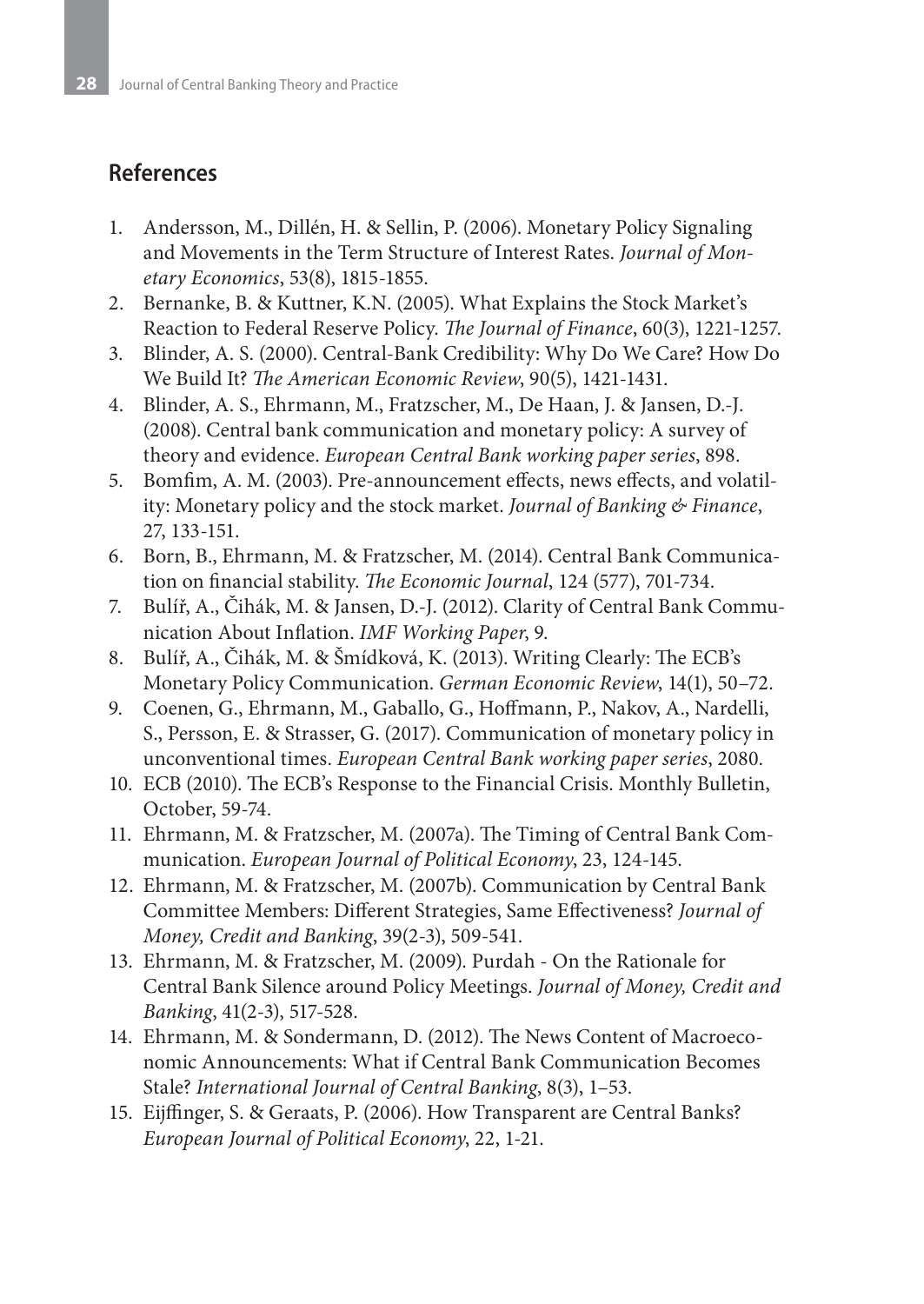- 16. Faust, J. & Svensson, L.E.O. (2001). Transparency and Credibility: Monetary Policy With Unobservable Goals. *International Economic Review*, 42(2), 369-397.
- 17. Geraats, P. M. (2002). Central Bank Transparency. *The Economic Journal*, 112(483), 532-565.
- 18. Gerlach, S. & Schnable, G. (2000). The Taylor rule and interest rates in the EMU area. *Economics Letters*, 67(2), 165-171.
- 19. Hansen, S. & McMahon, M. (2016). Shocking language: Understanding the macroeconomic effects of central bank communication. *Journal of International Economics*, 99, S114-S133.
- 20. Hayo, B. & Neuenkirch, M. (2010). Do Federal Reserve communications help predict federal funds target rate decisions? *Journal of Macroeconomics*, 32(4), 1014-1024.
- 21. Hayo, B. & Neuenkirch, M. (2015). Central bank communication in the financial crisis: Evidence from a survey of financial market participants. *Journal of International Money and Finance*, 59, 166-181.
- 22. Jansen, D.-J. & De Haan, J. (2009). Has ECB communication been helpful in predicting interest rate decisions? An evaluation of the early years of the Economic and Monetary Union. *Applied Economics*, 41(16), 1995-2003.
- 23. Kohn, D.L. & Sack, B.P. (2003). Central Bank Talk: Does It Matter and Why? *Federal Reserve Board Finance and Economics Discussion Series*, 55.
- 24. Melosi, L. (2016). Signalling Effects of Monetary Policy. *The Review of Economic Studies*, 84(2), 853-884.
- 25. Moessner, R., Jansen, D.-J. & De Haan, J. (2017). Communication about future policy rates in theory and practice: A survey. *Journal of Economic Surveys*, 31(3), 678-711.
- 26. Neuendorf, K. A. (2002). *The content analysis guidebook*. Sage Publications, Thousand Oaks.
- 27. Orphanides, A. (2001). Monetary Policy Rules Based on Real-Time Data. *American Economic Review*, 91, 964-985.
- 28. Poole, W. (2001). Expectations. *Federal Reserve Bank of St. Louis Review*, 83(2), 1-10.
- 29. Riffe, D., Lacy, S. & Fico, F.G. (2005). *Analyzing media messages. Using quantitative content analysis in research.* Lawrence Erlbaum Associates.
- 30. Romer, C. & Romer, D.H. (2000). Federal Reserve Information and the Behavior of Interest Rates. *American Economic Review*, 90(3), 429-457.
- 31. Rosa, C. & Verga, G. (2007). On the consistency and effectiveness of central bank communication: Evidence from the ECB. *European Journal of Political Economy*, 23(1), 146-175.
- 32. Smart, G. (2006): *Writing the Economy. Activity, Genre and Technology in the World of Banking*. Equinox Publishing, Sheffield.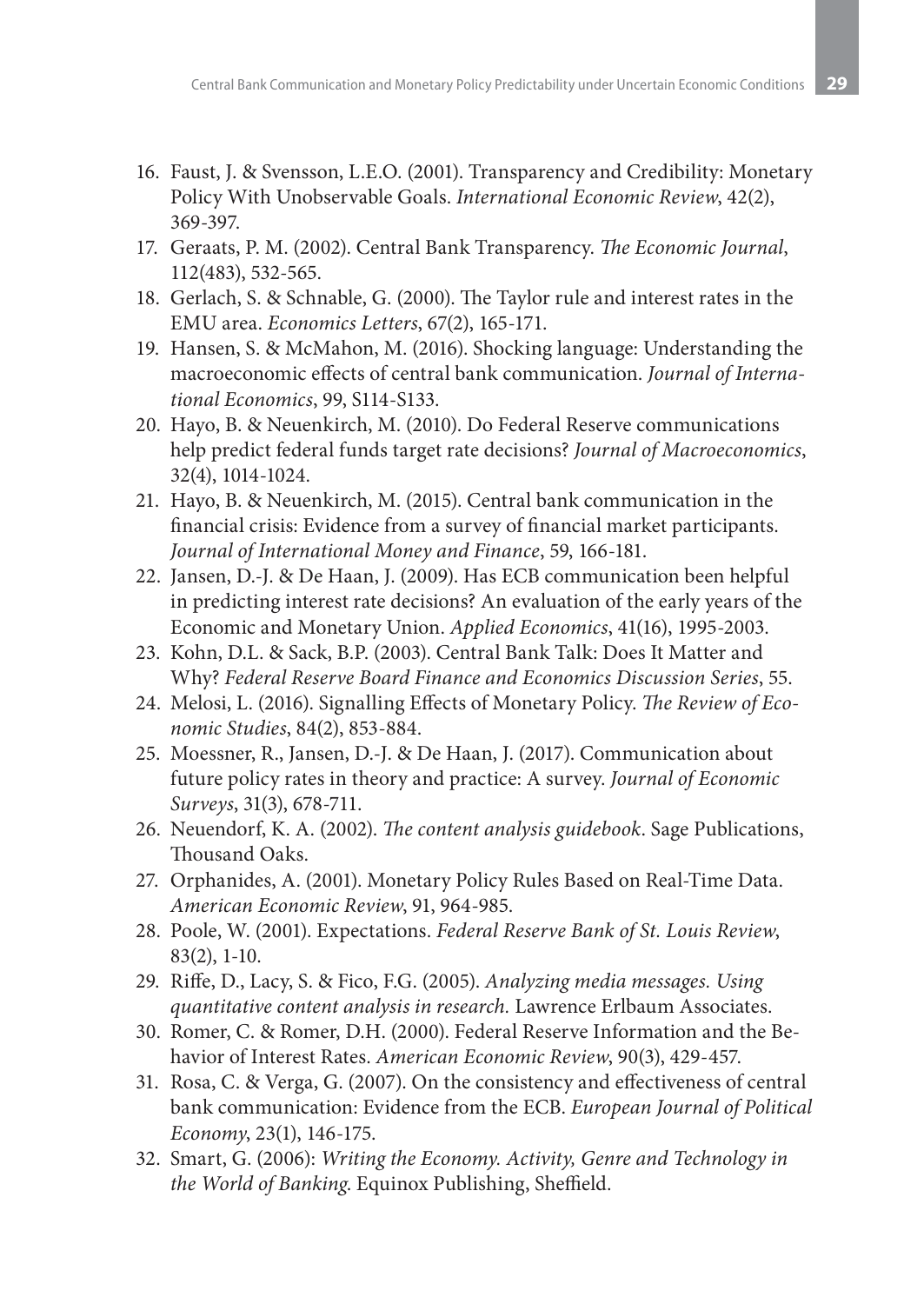- 33. Taylor, J. B. (1993). Discretion versus Policy Rules in Practice. *Carnegie-Rochester Conference Series on Public Policy*, 39, 195-214.
- 34. Trichet, J.-C. (2007). ECB's Trichet transparency best vaccine vs contagion. Published in Reuters News 29.9.2007. https://www.reuters.com/article/ us-ecb-trichet/ecbs-trichet-transparency-best-vaccine-vs-contagion-idUS-DEG00336820070929 (Accessed 08 August 2018).
- 35. Trichet, J.-C. (2008). Some lessons from the financial market correction. Speech delivered at the "European Banker of the Year 2007". https://www.ecb.europa.eu/press/key/date/2008/html/sp080930\_1.en.html (Accessed 08 August 2018).
- 36. Winkler, B. (2000). Which Kind of Transparency? On the Need for Clarity in Monetary Policy-Making. *European Central Bank working paper series*, 26.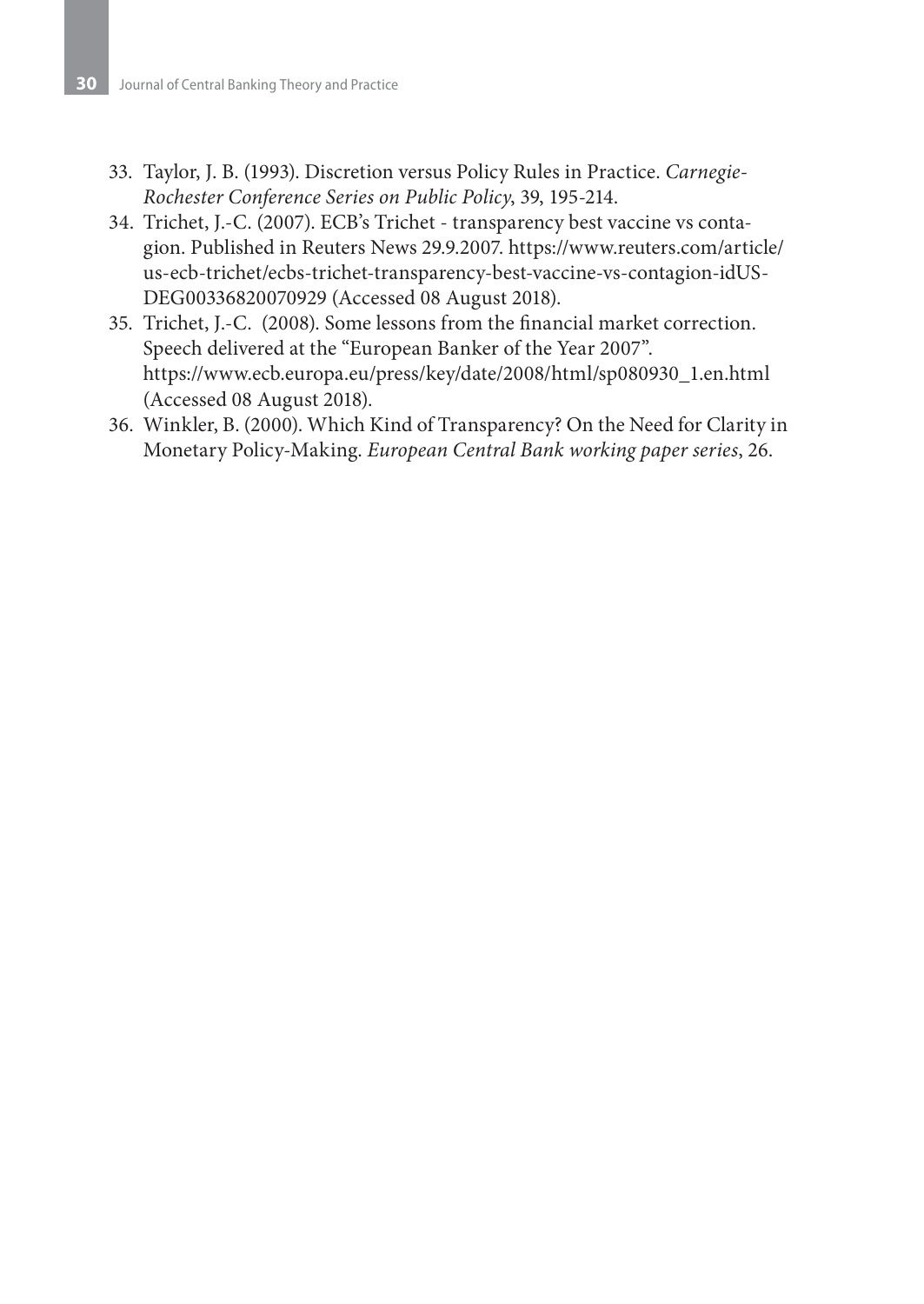## **Appendix 1: Examples of news items**

## **Coded as +1:**

*"Hikes will come sooner or later" "Next rate move is up" "Raise rates as quickly as possible" "More tightening may be needed" "Rate hikes possible" "rate hike could come sooner or later" "doesn't rule out rate hikes"*

## **Coded as -1:**

"*open minded on need for more rate cuts" "gives breathing room for more rate cuts" "Weighing needed for more rate cuts" "policy outlook leans more to cuts" "more cuts may be needed"*

## **Classified as -1:**

*ECB rates are heading down - ECB's Weber, (Reuters News 22.03.2009).*

European Central Bank interest rates are "at 1.5 percent and heading down", ECB Governing Council member Axel Weber said on Sunday. Speaking at a conference in Brussels, Weber also said that real interest rates in the euro zone were no different than in the United States.

"The difference you keep forgetting is that whilst rates are at 1.5 percent in the euro area and heading down, short term rates are way below policy rates by now," Weber said.

"Short term rates are below one percent and actually inflation in Europe is just coming down to one percent - it is not at zero like in the United States. So the real rates are no different neither in the short-term nor in the medium-term," Weber said.